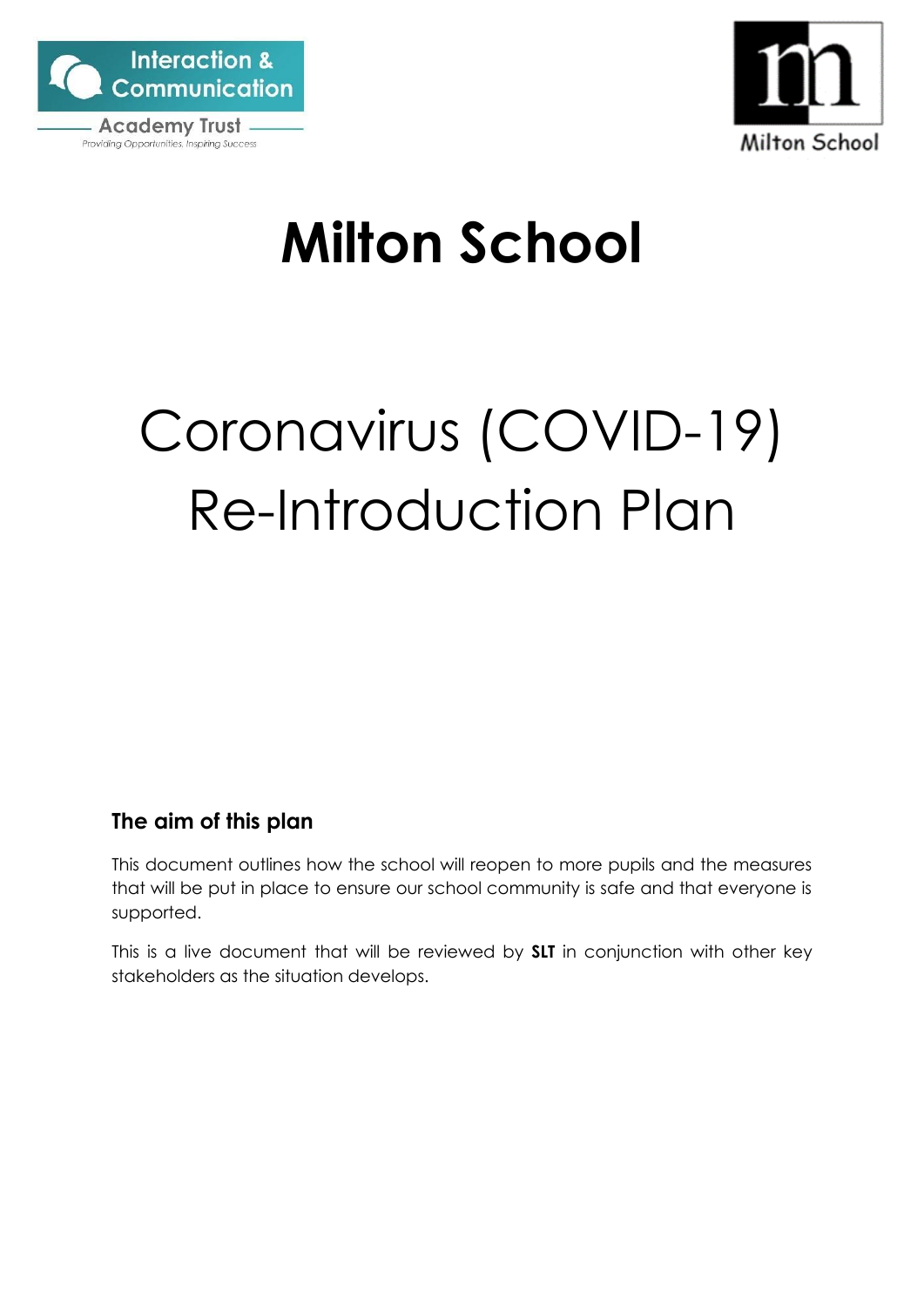

Providing Opportunities, Inspiring Success



# **Contents:**

- [The aim of this plan](#page-0-0)
- [Returning to school](#page-2-0)
- [Premises](#page-5-0)
- [Social distancing](#page-6-0)
- [Behaviour expectations](#page-8-0)
- [Infection control](#page-9-0)
- [Transport](#page-12-0)
- [Food provision](#page-13-0)
- [Suppliers and procurement](#page-13-1)
- [Curriculum](#page-14-0)
- [Transitions](#page-16-0)
- [Personnel](#page-18-0) [considerations](#page-18-0)
- [Attendance](#page-19-0)
- [Uniform](#page-19-1)
- [Safeguarding](#page-20-0)
- [SEND support](#page-21-0)
- [Wellbeing support](#page-25-0)
- [Policy amendments](#page-29-0)
- [Communication](#page-29-1)
- [Monitoring and review](#page-30-0)
- [Eligibility to return to school flowchart](#page-31-0)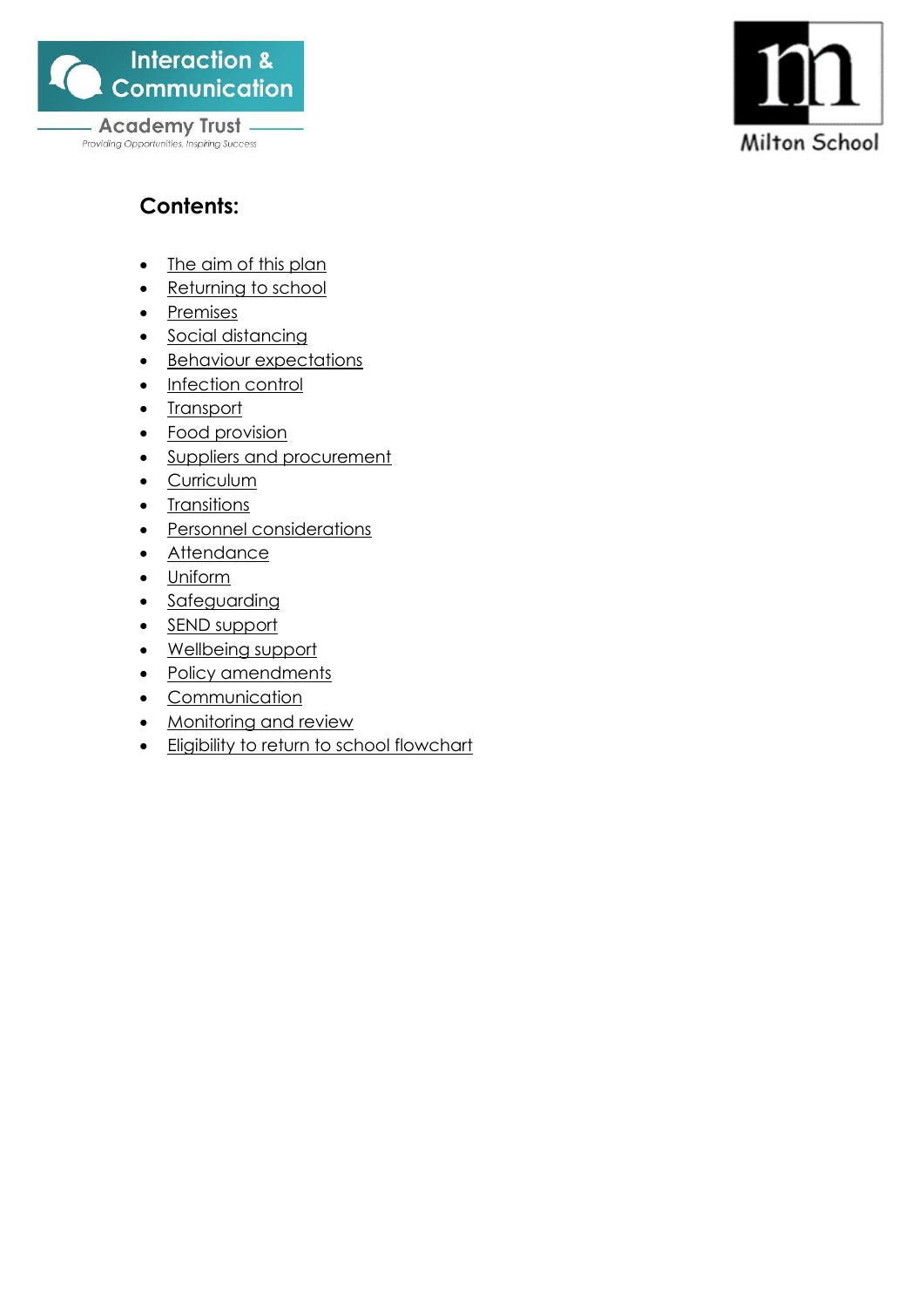



# <span id="page-2-0"></span>**Returning to school**

Preparation for the wider reopening of the school will be undertaken by the Principal and other senior members of staff; however, the **governing board** retains the responsibility for key decisions and the school's plans will be shared with the board before more pupils and staff return.

The school will work closely with:

- Parents/Carers, staff, Governors and recognised unions when agreeing the best approaches for the school's circumstances.
- The LA / ICAT/ Governors to determine what services are required and agree any specific arrangements during this period.

#### **Phased return**

Pupils in existing priority groups, (i.e. children of critical workers and vulnerable pupils) that have accessed outreach during the partial closure will continue to do so if required.

The **Principal**, in conjunction with all teachers, will coordinate all pupils to have an opportunity to come into school starting from 8<sup>th</sup> June 2020.

Pupils will be able to access pastoral support, academic support, practical support, or a combination of these. Parents/Carers and Carers will be contacted directly by their class teacher to arrange them coming into school if they need to. Any concerns identified will be handled as required.

The '[Eligibility to return to school flowchart](#page-31-0)' at the end of this plan may provide additional clarity when determining whether a pupil is eligible to return to school.

Pupils that are not able to return to the school site will continue to be supported to learn from home.

#### **Risk assessments**

A risk assessment will be carried out before the school opens to more pupils, to ensure sensible measures are put in place to protect pupils and staff. We will consult with staff as part of the assessment, to ensure everyone's needs are understood and accounted for. This risk assessment will address the following areas of risk:

- Safety of the school premises
- Cleaning measures
- Infection control and the ability to implement protective measures, e.g. social distancing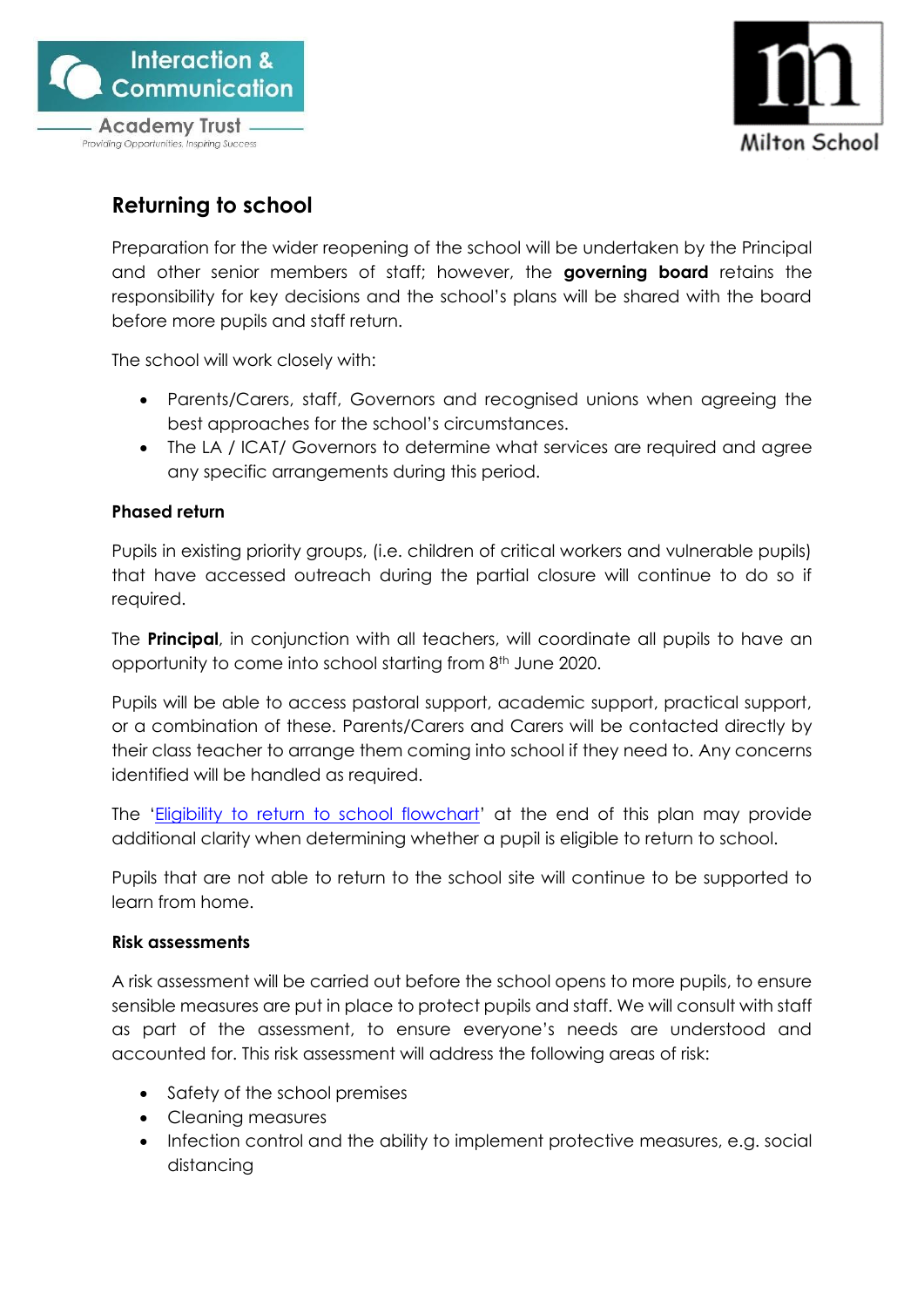

**Academy Trust -**

Providing Opportunities, Inspiring Success

• Supporting staff and pupil wellbeing





- **Safeguarding**
- Communication of plans and procedures

# **Pupil groups – 'Bubbles'**

The likely number of pupils returning to school will be identified by contacting Parents/Carers phone, email & Epraise – this number will be used to agree what staffing resource is required.

To reduce contact between pupils and staff as far as possible, people will only be allowed to mix in a small group.

The **Principal** will work with all relevant staff to decide on appropriate groupings. We will work on the basic principle that class sizes are no more than 4 pupils and two staff and that one teacher will be allocated to oversee their classes. Where there are teacher shortages, support staff may be asked to lead groups under the direction of the class teacher.

These groups will be kept separate from each other as far as possible; however, brief, transitory contact such as passing in a corridor is allowed.

Upon reopening, we will aim to:

- Ensure pupils are in the same small groups on their allocated day, and different groups are not mixed during the day, or on subsequent days.
- Ensure that the same staff members are assigned to each group and, as far as possible, these stay the same during the day on subsequent days [bear in mind that some rotation of staff maybe required to cover illness etc)
- Ensure that, wherever possible, pupils use the same classroom or area of the school throughout the day and that each area is thoroughly cleaned at the end of the day.

If we are not able to achieve these small groups at any point, we will discuss options with the **LA**.

Pupils will be advised via email, phone, text not to socialise with each other in groups outside of school.

# **Staffing arrangements**

An audit of all staff will be conducted to assess who is able to return to school and who will need to continue working from home due to their underlying health issues or those of the people they live with.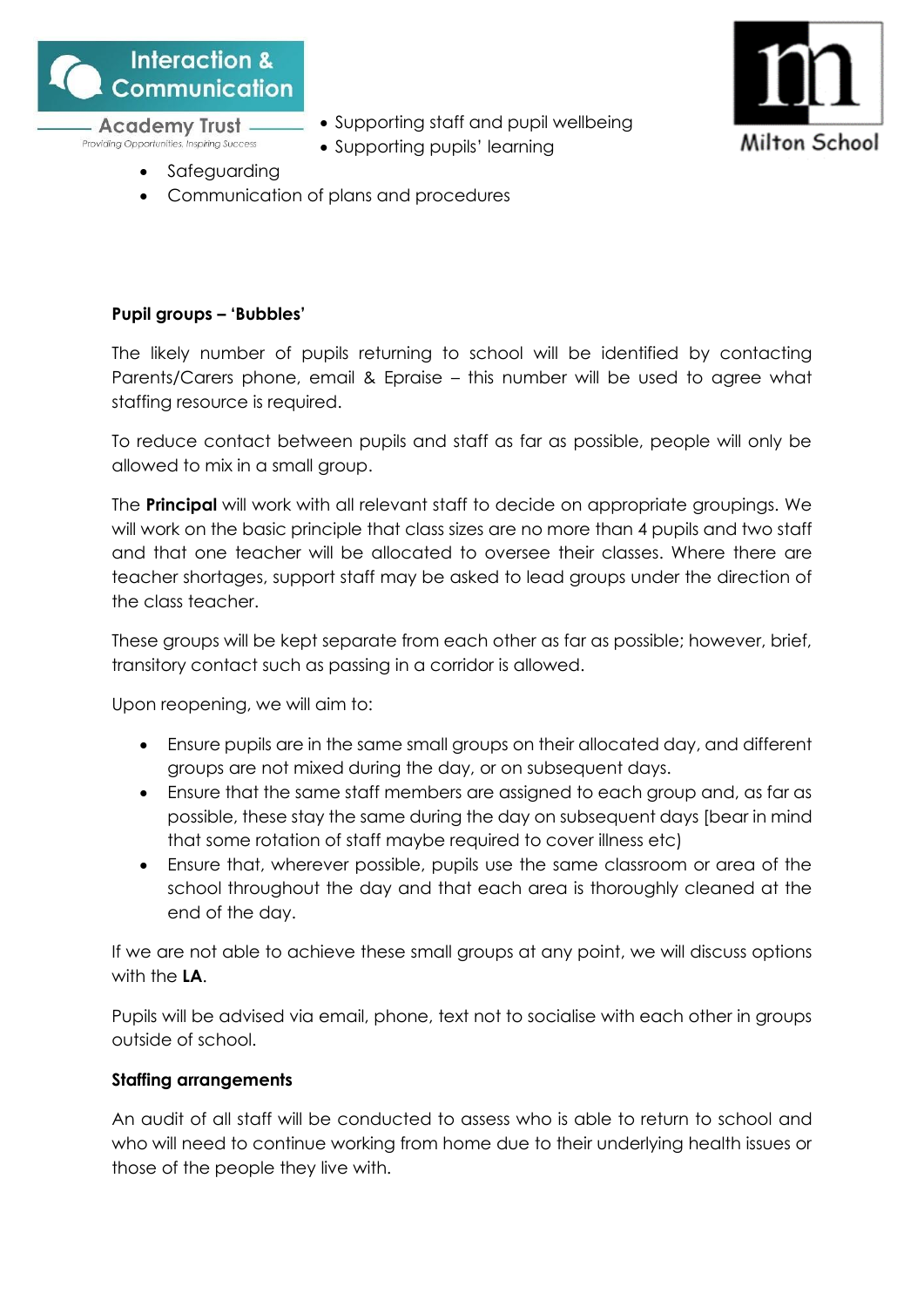

This audit will be reviewed on a continuous basis



to establish whether the circumstances of any staff member have changed.

SLT will work with all key stakeholders to determine what staffing arrangements will be implemented as the school opens more widely. These arrangements will be recorded and communicated via email to all staff members. Staff members will then be able to contact their line managers with any questions or concerns. Staffing arrangements will be kept as consistent as possible, but any changes will be clearly communicated to all members of staff. Staff surveys have been completed to help address any concerns of staff returning to work.

If there are not enough staff available to cover the pupil groups on allocated days, we will consider the following approaches to manage any staffing shortfalls:

- Bringing in additional teachers to help
- CSA's / DSA's from another group to assist
- Reducing pupil numbers

# **Staff members and pupils in high-risk situations**

Staff members and pupils who have been classed as clinically extremely vulnerable will continue to work and learn at home until the government says it is safe for them to return to school.

Staff members or pupils who live with someone who is clinically vulnerable, but not extremely vulnerable, will be able to attend school. If they live with someone who is extremely vulnerable, they will not be expected to attend school unless they are able to follow stringent social distancing measures.

The '[Eligibility to return to school flowchart](#page-31-0)' at the end of this plan may provide additional clarity when making decisions.

Any pupil or staff member that remains at home will be supported to work or learn from home.

# **Before and after-school provision**

Following the completion of this risk assessment, we have determined that it is not safe to restart any after-school provision at this time. We will review the risk assessment on a regular basis and any changes will be clearly communicated to staff, pupils and Parents/Carers.

# **Reluctance to return to school**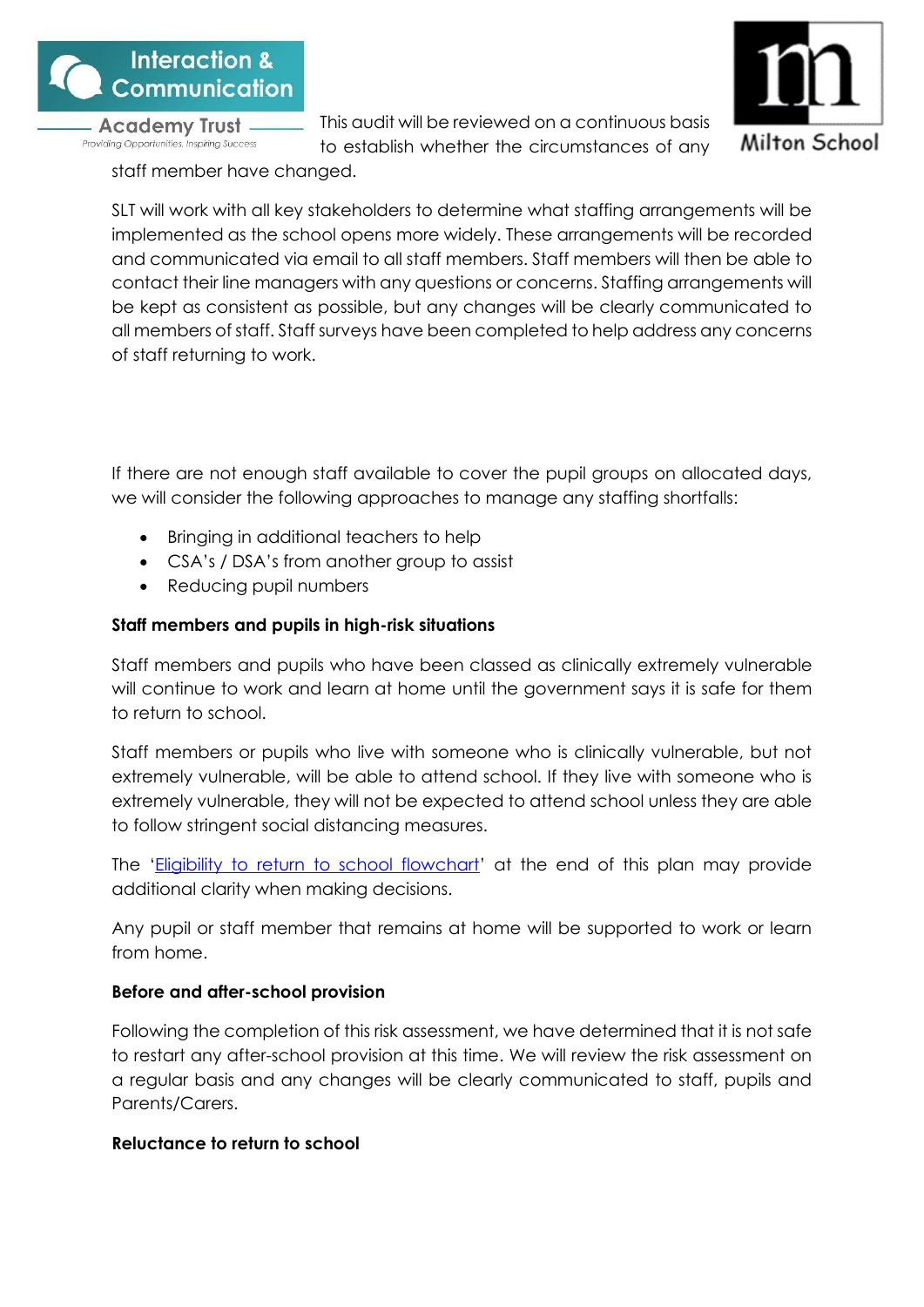

Pupils in eligible groups will be strongly encouraged to attend school so that they can



gain the educational and wellbeing benefits of doing so.

Parents/Carers may be reluctant to send their child back to school, and staff may be reluctant to return to work. Where this is the case, the parent or staff member should contact their class teacher in the first instance to discuss their concerns.

# <span id="page-5-0"></span>**Premises**

# **Reactivating the premises**

During the partial closure of the school, some areas of the school were closed or put on reduced occupancy. All critical services (e.g. the alarm system) were maintained in line with their planned preventative maintenance schedule. Some routine maintenance work and inspections could not take place. As a result, the **site supervisor** will arrange for any necessary inspections, maintenance work and certification to take place prior to the school reopening more widely.

Prior to resuming normal operation of the premises, the **Site Supervisor** will arrange for the following to take place:

- Commission a water treatment specialist to chlorinate and flush the complete system for all hot and cold water systems (including drinking water) and certify the water system is safe before the buildings are reoccupied – this will be done approximately one week before the school reopens.
- Recommission all systems before the school reopens, as would normally be done after a long holiday period – this includes gas, heating, water supply, access control and intruder alarm systems, ventilation, mechanical and electrical systems, and catering equipment.
- Check the fire safety systems, including making sure that all fire doors are operational, and the fire alarm system and emergency lights are operational.
- Clean and disinfect all areas and surfaces.
- Organise pest control for insect infestation, where appropriate, particularly in food preparation areas.
- Deep clean the kitchen before food preparation resumes (no hot lunches currently on site)
- A check list has been completed of relevant tasks related to re-opening of the school site

# **Facilitating social distancing and infection control**

The **Site Supervisor and SLT** will conduct a net capacity audit of all areas of the school premises to determine a safe level of occupation. This audit will also determine which classrooms are available to use and whether any other rooms need to be used as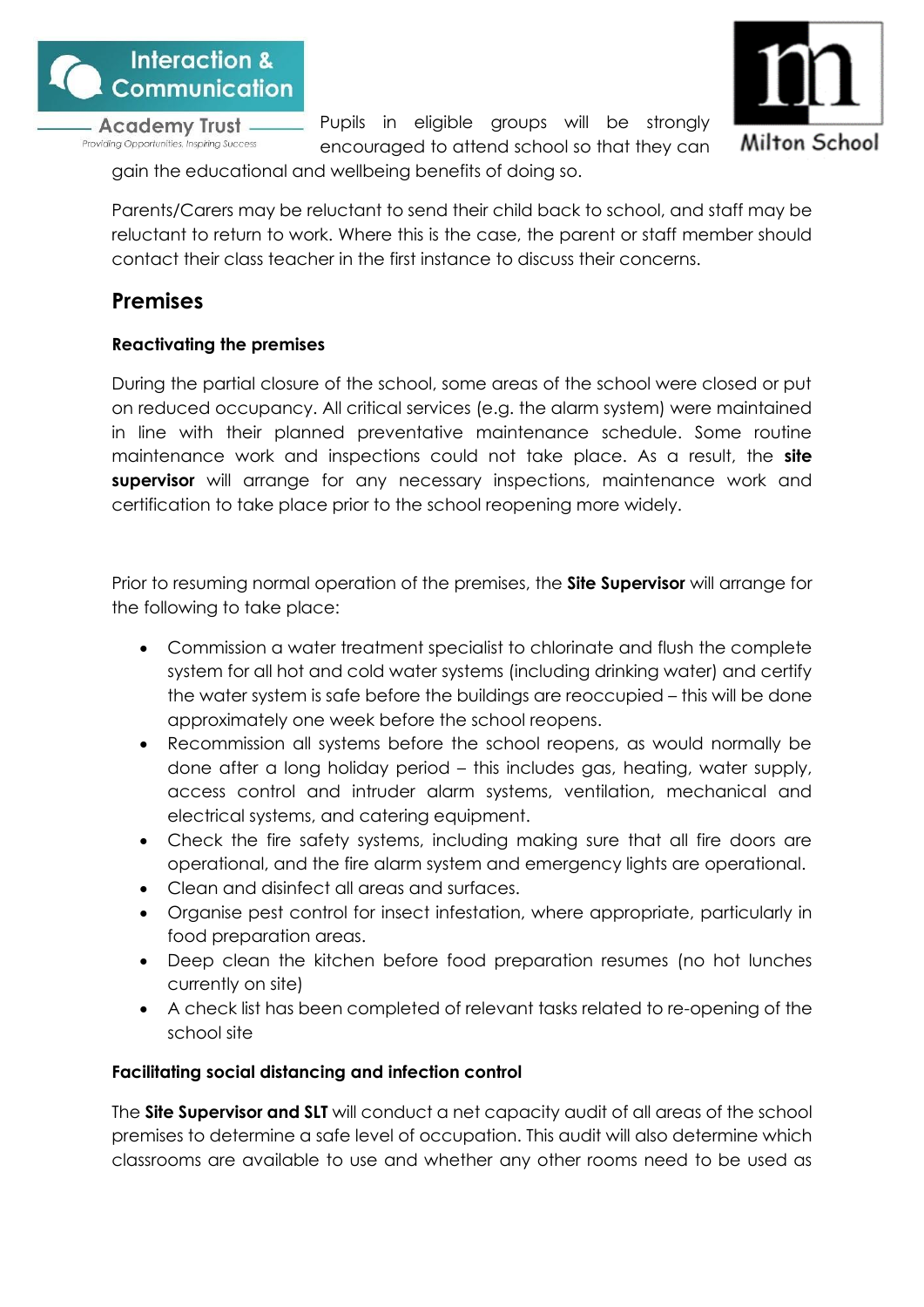



temporary classrooms. The findings from this audit will be used to help determine what social

distancing measures will need to be put in place upon reopening.

Classes will be organised into smaller groups, and classrooms and other learning environments will be rearranged so that enough space is maintained between seats and desks where possible.

The school timetable will be altered to facilitate social distancing. The Principal and other key members of staff will determine which lessons and activities will be delivered, and which of these could take place outside. The timetable will be planned in a way that reduces and staggers movement around the school.

Assemblies, break and lunchtimes, and drop off and collection times will all be staggered to reduce large gatherings and volumes of movement around the school.

All soft furnishings, soft toys, toys that are hard to clean and other unnecessary items will be moved from classrooms and other learning environments to locked storage cupboards.

Windows will be kept open as far as possible to ensure good ventilation. The use of lifts will be avoided unless essential.

External visitors will only be allowed on site for essential work, e.g. essential building maintenance work. Visitors will only come into the building if absolutely necessary, e.g. to provide essential support for a pupil.

# **The Site Supervisor's responsibility**

The site supervisor will be responsible for ensuring all the necessary actions are taken in advance of the school opening.

# **The School Business Managers responsibility**

The **SBM** will be responsible for ensuring insurers will be notified of any changes that are made to the premises that they need to be aware of.

# <span id="page-6-0"></span>**Social distancing**

The following social distancing measures will be implemented when the school reopens:

• Increased cleaning of classroom surfaces, including desks and handles, will be carried out.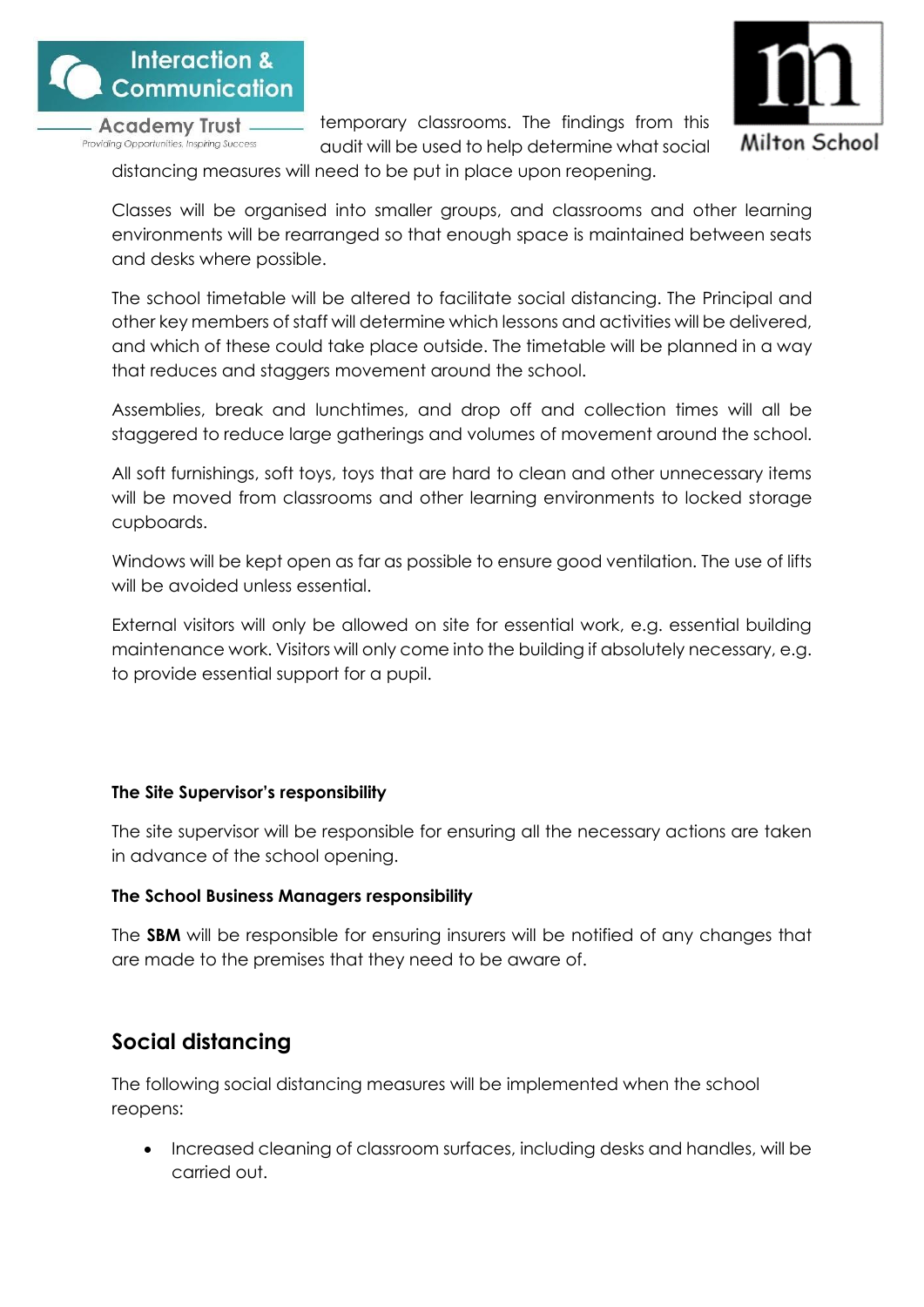

• Pupils and staff will be encouraged to



frequently wash their hands with soap and water for at least 20 seconds, on arrival, break times, departing school, etc

- Class sizes will be halved, and classrooms rearranged to ensure seating positions are two metres apart. There will be no more than 4 pupils & two staff per classroom
- Lower school pupils (Year 1 Y6) will need to arrive at 0930 on their allocated day and follow instruction from staff on duty and floor markings.
- Lower school pupils (Year  $1 Y_6$ ) will leave the school site at 1230 on their allocated day and follow instruction from staff on duty and floor markings.
- Upper school pupils (Year 7 Y11) will need to arrive at 0900 on their allocated day and follow instruction from staff on duty
- Upper school pupils (Year 7 Y11) will leave the school site at 1200 on their allocated day and follow instruction from staff on duty
- Parents/Carers will not be allowed to gather at the school gates. They will wait in the front playground on markers that are two meters apart to collect their child, they will follow the markers and direction from staff.
- Parents/Carers will not be allowed into the school unless it is essential.
- Pupils will be encouraged not to use public transport to get to and from school. Other methods, such as cycling or walking, will be promoted. Where it is not possible for pupils to walk or cycle to school, they will be required to follow social distancing guidelines when using public transport.
- Breaktimes, and the movement of pupils around the school will be staggered as appropriate to avoid large groups of pupils gathering.
- There is no lunch on the school site, all pupils will have their lunch at home.
- The playground will be open so pupils are able to go outside during their breaktimes and lunchtimes; however, they will be required to follow social distancing guidelines. If social distancing rules cannot be followed on the playground, it will be closed.
- Lower school will have breaktime on the front playground, and Upper school will have breaktime on the back playground. Teacher must communicate between themselves if they want to use any of these for outdoor learning to avoid large groups or crossovers.
- Pupils will not be allowed on the outdoor equipment, climbing frames, fitness equipment.
- Pupils will be required to follow social distancing guidelines when participating in PE and sports activities. These class sizes will be limited to ensure pupils can adhere to guidelines during team sports and activities.
- Pupils will not mix with others that are not in their class or group.
- The number of pupils in a class will be kept to a minimum, depending on staffing requirements.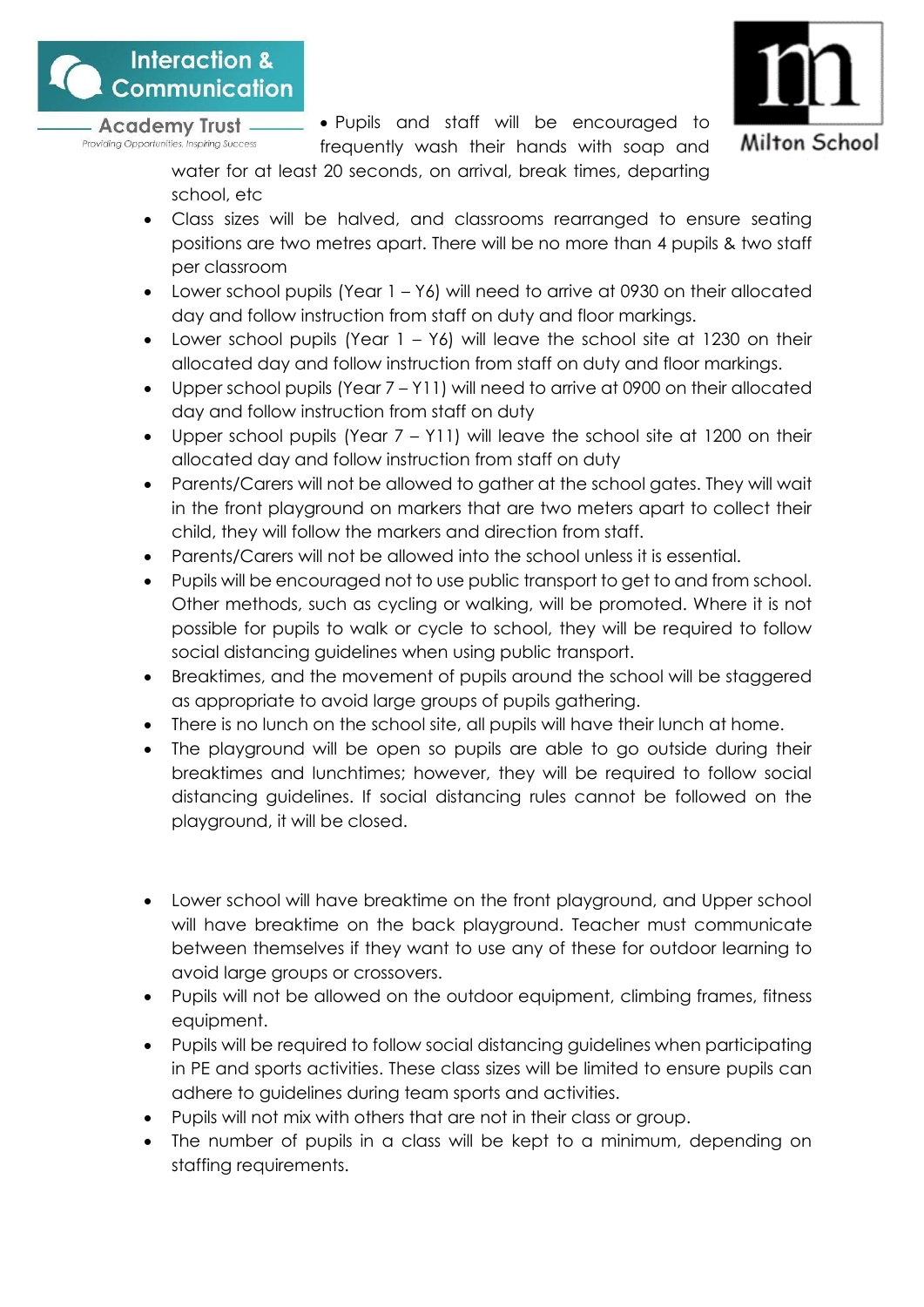





however, class teachers may hold assemblies

with the pupils in their class.

These measures will be reviewed **weekly** by **SLT** in conjunction with key stakeholders, and in line with any government guidance.

Where social distancing cannot be achieved, other options will be discussed with the **LA/ ICAT**/**Governors**

To support the measures above, the following protective measures will also be implemented. We will:

- Inform Parents/Carers that they must keep their child at home if they have symptoms of coronavirus.
- Ensure staff who are symptomatic do not attend work.
- Ensure staff and children adopt frequent hand cleaning and good respiratory hygiene practices.
- Regularly clean the setting.
- Minimise contact and mixing between groups of children and staff.

More information on these measures can be found in the ['Infection control'](#page-9-0) section of this plan.

# <span id="page-8-0"></span>**Behaviour expectations**

# **Pupil behaviour**

The **Behaviour Policy** will be updated to account for the social distancing rules and other expectations of pupils. The policy will also detail how these rules and expectations will be enforced, bearing in mind that some pupils will not understand the need for social distancing and may find the rules difficult to adhere to. Pupils and their Parents/Carers will be informed about the changes to the **Behaviour Policy** ahead of their return to school.

# **Staff behaviour**

Staff will also be asked to adhere to the following basic principles as much as they can:

• Do not come to work if you have coronavirus symptoms or go home as soon as these develop (informing SLT) and access a test as soon as possible.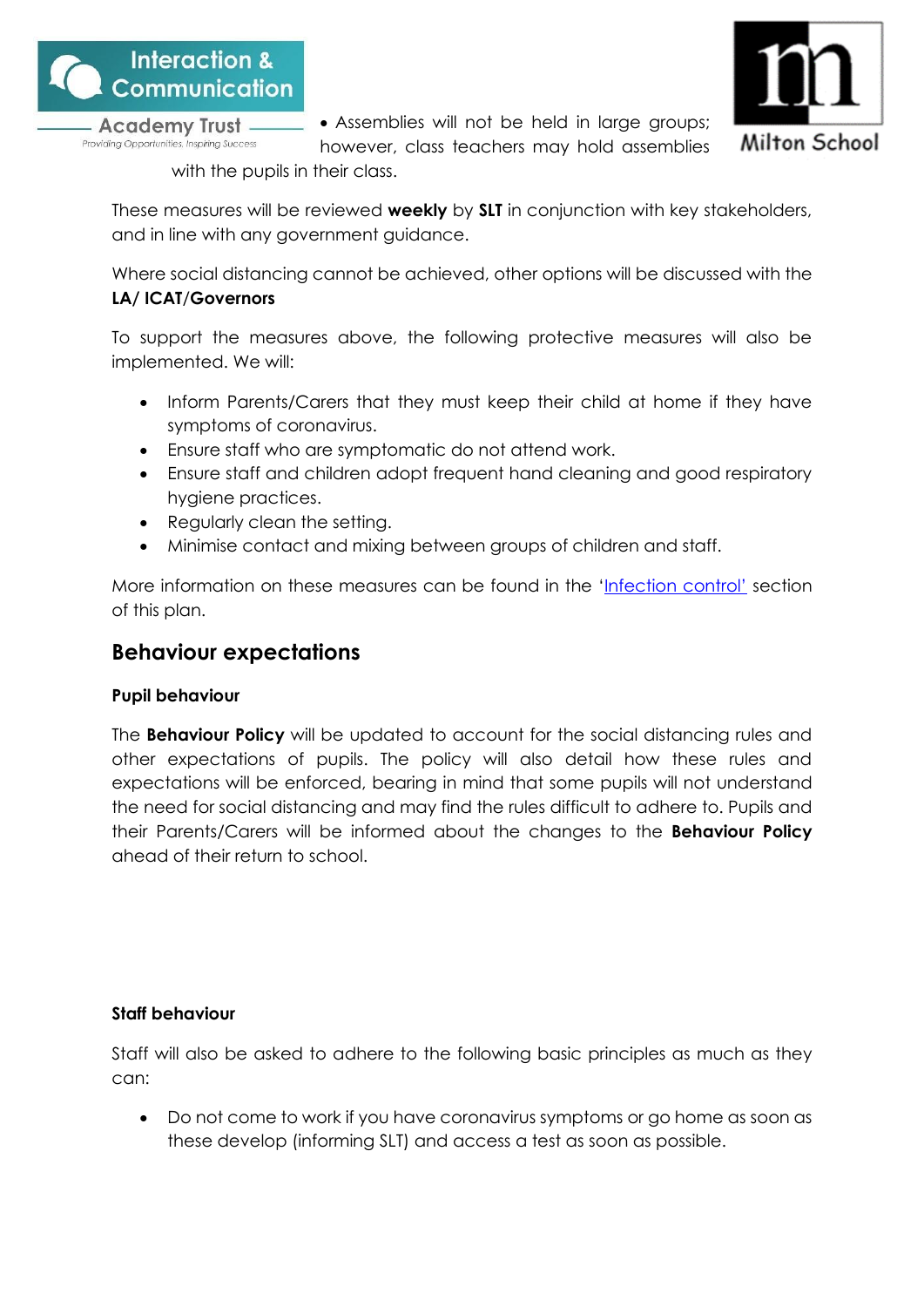

• Clean your hands more often than usual with



running water and soap and dry them thoroughly or use alcohol hand rub or sanitiser, ensuring that all parts of the hands are covered.

- Use the 'catch it, bin it, kill it' approach.
- Avoid touching your mouth, nose and eyes.
- Clean frequently touched surfaces often, using standard cleaning products
- Think about ways to modify your teaching approach to keep a distance from children in your class as much as possible, particularly close face-to-face support (noting that it is understood that this is not possible at all times).
- Consider avoiding calling pupils to the front of the class or going to their desk to check on their work if not necessary.
- Help your class to follow the rules on hand cleaning, not touching their faces, 'catch it, bin it, kill it', etc. This includes updating your classrooms displays with posters.
- Prevent your class from sharing equipment and resources, e.g. stationery.
- Keep your classroom door and windows open if possible, for airflow.
- Limit the number of pupils from your class using the toilet at any one time.
- Limit your contact with other staff members, and do not congregate in shared spaces, especially if they are small rooms.
- The staffroom is not to be used
- Make sure you have read the school's updated **Behaviour Policy** and know what role in it you are being asked to take.

We understand that following some of the above principles will be extremely challenging, so staff will not face any stringent action if they are unable to follow them. If a staff member is unable to follow these principles, they should speak to the Principal.

# <span id="page-9-0"></span>**Infection control**

The school's **Infection Control Policy** will be implemented as appropriate.

To ensure the risk of transmission of infection is substantially reduced when the school reopens, we will implement the following controls:

- Minimising contact with individuals who are unwell by ensuring that those who have coronavirus symptoms, or who live with someone who does, do not attend school.
- Cleaning hands more often than usual, ensuring everyone washes their hands thoroughly for 20 seconds using soap or an alcohol-based sanitiser.
- Ensuring good respiratory hygiene and displaying posters to promote the steps that should be taken.
- Cleaning frequently touched surfaces and equipment often using standard cleaning products.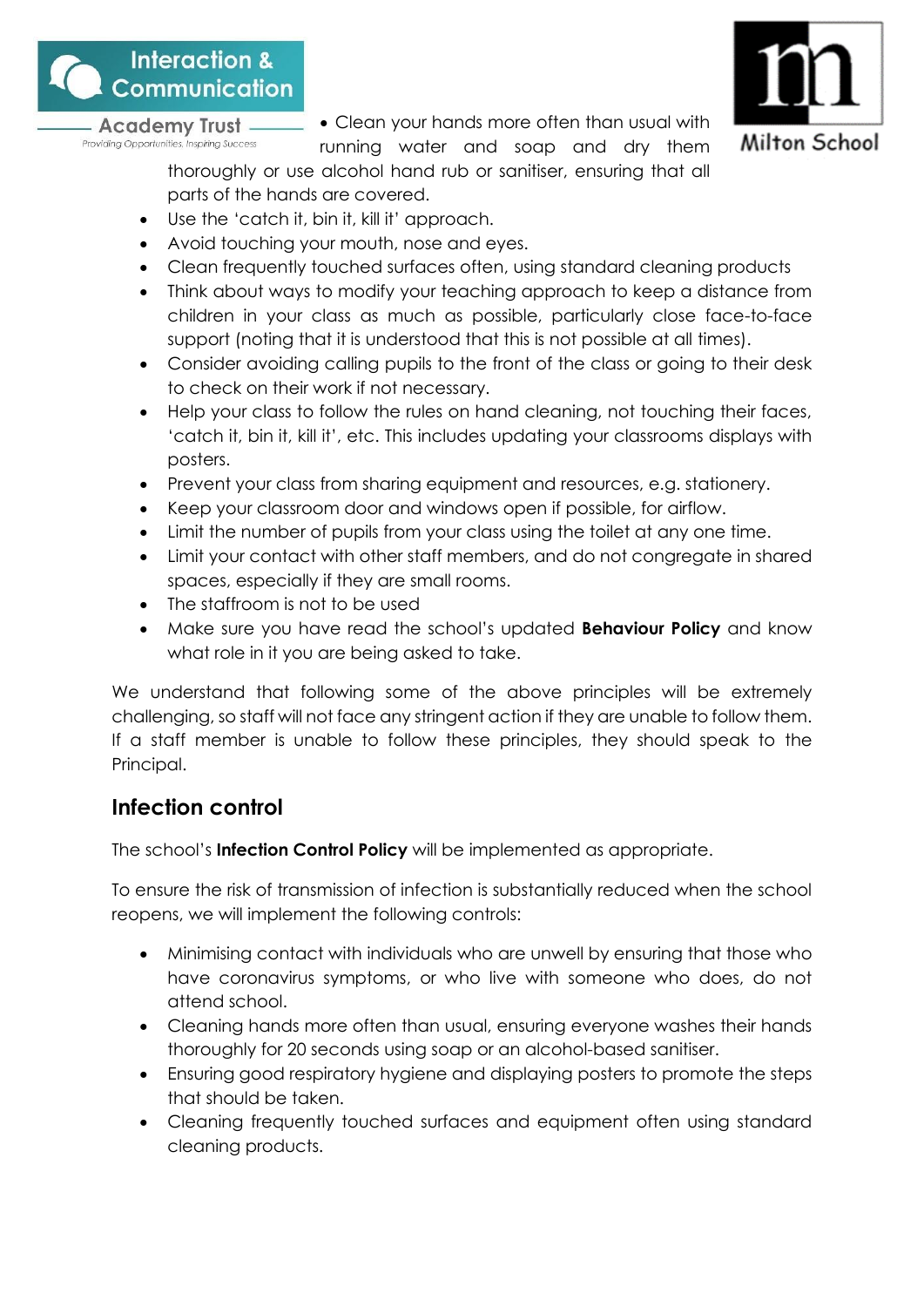



- **Academy Trust** Providing Opportunities, Inspiring Success
	- Minimising contact and mixing by altering the school environment, including classroom layouts, limiting the number of pupils who use toilet facilities at any time, staggering timetables and altering the way pupils move around school.
	- Ensuring Parents/Carers do not enter the school or gather at the school gates.

We have developed an enhanced cleaning schedule that will be implemented as the school reopens to more pupils and staff.

#### **The use of PPE**

Reference to PPE in this section means:

- Fluid-resistant surgical face masks.
- Disposable gloves.
- Disposable plastic aprons.
- Eye protection, e.g. face visor or goggles.

# **The government has said that the majority of school staff will not require PPE beyond what they would normally need for their work, even if they are not always able to maintain a distance of 2 metres from others.**

PPE will be provided where staff are caring for pupils whose intimate care needs already require the use of PPE or in certain cases where a pupil becomes unwell with coronavirus symptoms.

If a pupil becomes unwell with symptoms of coronavirus whilst at school and needs direct personal care until they can go home, a face mask will be worn by the supervising staff member if a 2-metre distance cannot be maintained. If contact with the pupil is necessary, gloves, an apron and face mask will be worn. If a risk assessment determines that there is a risk of splashing to the eyes, e.g. from coughing, spitting or vomiting, eye protection will also be worn.

When using face masks, staff will adhere to the following rules – face masks must:

- Cover both the nose and mouth.
- Not be allowed to danale around the neck.
- Not be touched once put on, except when carefully removed before disposal.
- Be changed when they become moist or damaged.
- Be worn once and then discarded hands must be cleaned after disposal.

When using PPE, staff members will follow [PHE's guidelines](https://www.gov.uk/government/publications/covid-19-personal-protective-equipment-use-for-non-aerosol-generating-procedures) on putting on and taking off equipment. PHE's infographics will be displayed in areas of the school where PPE is likely to be used.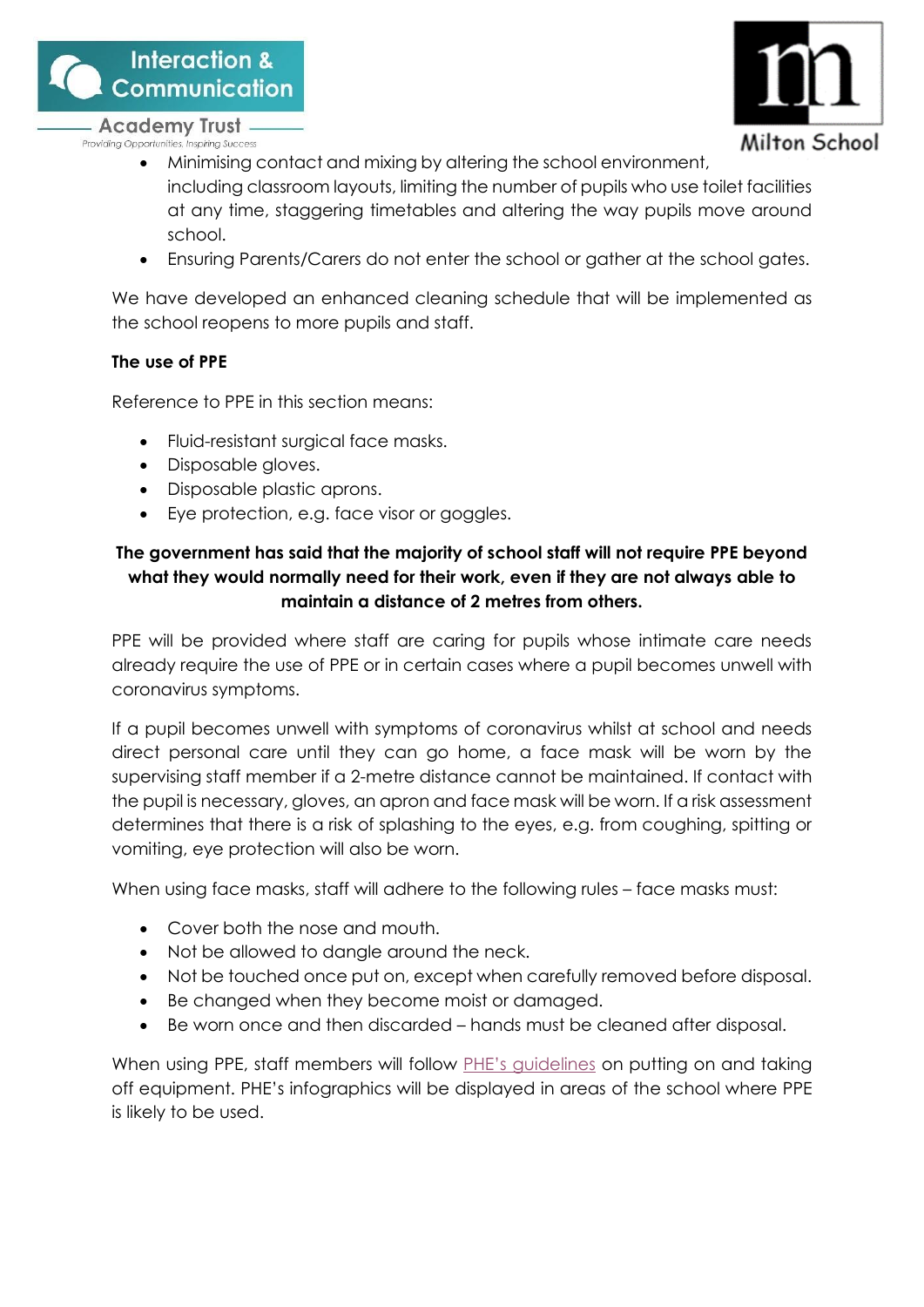

The safety of our staff is paramount, so additional risk assessments will be conducted to



determine whether PPE is required for other tasks and activities, and we will do our utmost to ensure staff are provided with the PPE they need.

# **Disposing of PPE**

Where the wearer of PPE does not have coronavirus symptoms, the equipment will be placed in a refuse bag and be disposed of as normal domestic waste.

PPE that has been worn by, or near, someone with coronavirus symptoms will be disposed of by:

- Putting it in a plastic rubbish bag and tying it when full.
- Placing the rubbish bag in a second rubbish bag and tying it.
- Putting it in a suitable container and secure place marked for storage for 72 hours.

Waste will be stored safely and securely kept away from pupils. Waste will not be put in communal waste areas until it has been stored for at least 72 hours. This waste does not require a dedicated clinical waste collection. This will be in the bunker in the school car park.

In line with government guidance, pupils and staff will be asked to remove homemade non-disposable face coverings when they arrive at school. The wearer will be asked to bring a plastic bag to school to put the face covering into in order to take it home – the wearer must clean their hands once they have removed the face covering. If a staff member or pupil (or their parent) does not want to remove their face covering while at school, they should speak to the **Principal** or the most senior member of staff on site.

# **Testing and those who are unwell**

Staff members are already eligible for testing. The school is able to book tests using an [online digital portal](https://www.gov.uk/apply-coronavirus-test) and staff are also able to use this portal to book tests for themselves. The **Principal** will decide on a case-by-case basis whether to book tests. The **SBM** will book tests for staff if required.

All pupils eligible to attend will have access to testing if they display symptoms of coronavirus, along with members of their household – Parents/Carers will be informed of this.

Any staff member or pupil displaying symptoms of coronavirus will be asked to selfisolate for a minimum of 7 days from the appearance of the symptoms. 14 Days for their household or until a test has been completed and returned negative.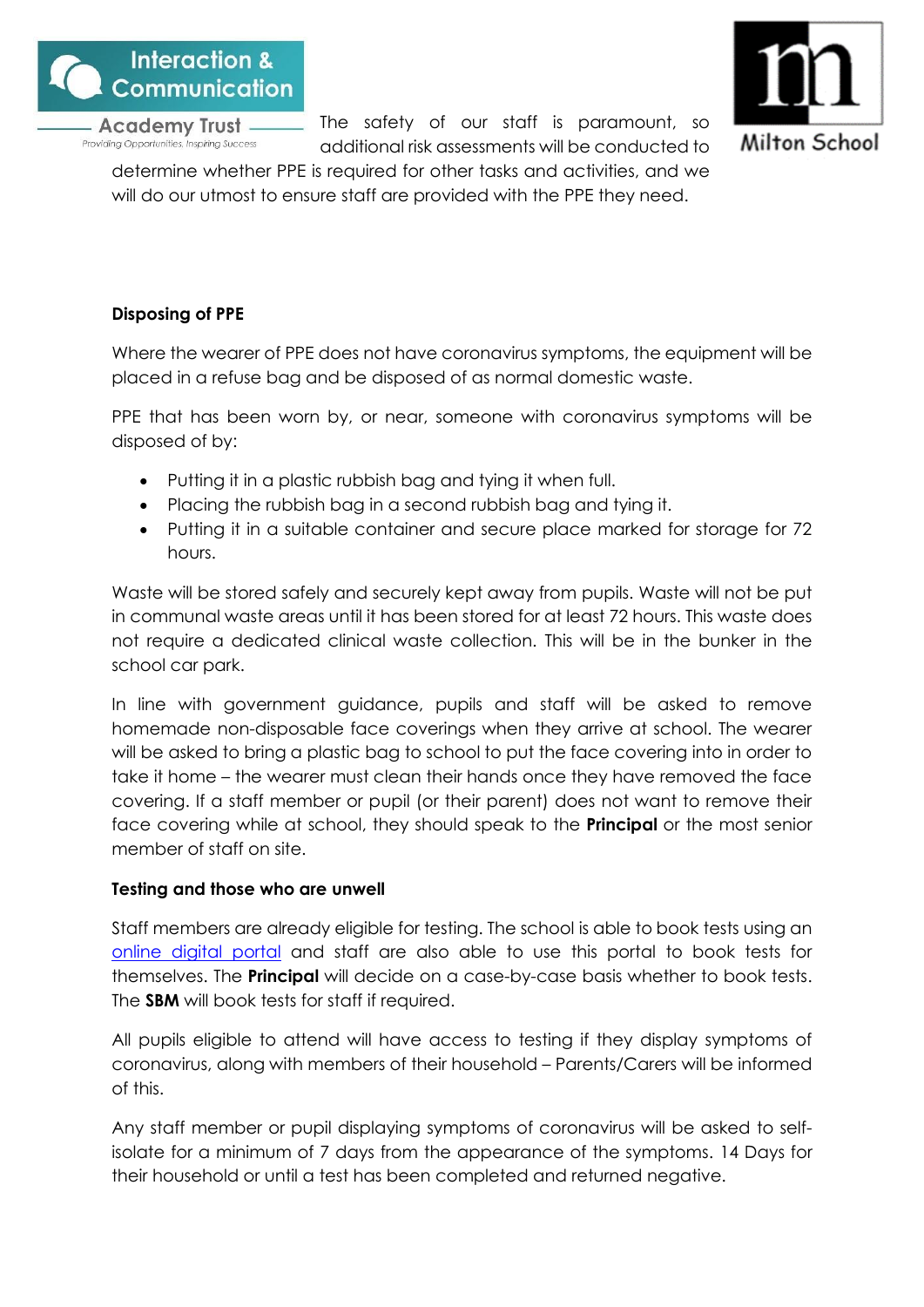



Parents/Carers will contact the school office on

01709 570246 if their child is displaying symptoms. Staff members will contact the school absence line if they are displaying symptoms, rather than attending work.

Cover arrangements will be made to account for staff members who are required to self-isolate.

If a pupil or staff member starts displaying symptoms while they are at school, they will be asked to go home – arrangements will be made with the pupil's Parents/Carers to pick them up. If a pupil cannot be collected from school as their parent is a critical worker, the **class teacher or SLT lead** will speak to the child's parent as soon as possible to discuss what other arrangements can be made. The DT Room will be used if any pupil needs to isolate whilst awaiting collection from a parent.

Once the pupil or member of staff tests negative, they can return to the school.

If a pupils or staff member starts to show symptoms, the rest of the class group will be informed and asked to self-isolate until a test of that pupil or staff member can be completed.

If a pupil or member of staff tests positive, the rest of their class or group will be advised to self-isolate for 14 days & will not be allowed back into school until this time has passed.

If a pupil or member of staff test come back negative, the class group will be informed and allowed to return into school.

# <span id="page-12-0"></span>**Transport**

Pupils and staff are encouraged to walk or cycle to school or be dropped off by a member of their household. Where this is not possible, and pupils and staff need to use public transport, they are required to follow guidelines on social distancing.

To minimise the number of pupils gathering outside the school gates, we are introducing staggered pick up and drop off times (Lower school 0930-1230, Upper school 0900-1200). Once there is a plan in for school transport to re-start Parents/Carers & pupils will be informed.

As a temporary measure, the school timetable has been amended in line with the staggered pick up and drop off times.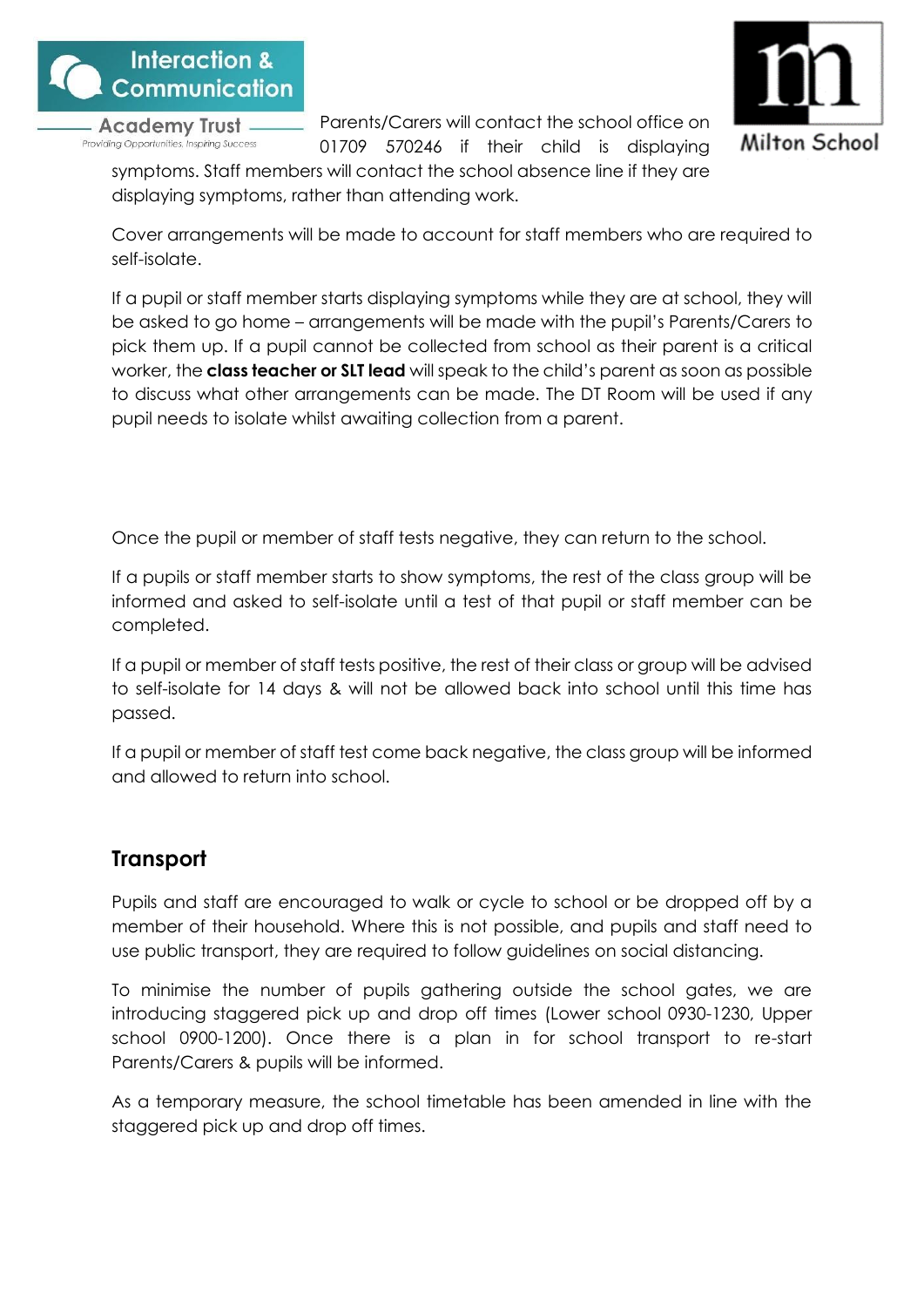

Pupils and their families will be informed of the new arrangements prior to the school



reopening.

# <span id="page-13-0"></span>**Food provision**

There is no on-site food provision, pupils will have their lunch at home. There will also be no cooking lessons in school. We will continue to support eligible pupils and their families to access food vouchers where needed.

# <span id="page-13-1"></span>**Suppliers and procurement**

# **Procurement Policy Note 02/20 (PPN 02/20)**

In line with the PPN 02/20, we have continued to pay suppliers, with some variations to their payment and contractual arrangements, during the coronavirus pandemic. These interim arrangements were recorded when they were made with each supplier and include the following details:

- Value for money obtained where advance payment was agreed advance payments are capped at 25 percent of the value of the contract and only apply until the end of June 2020
- Risks entailed by advance payment
- Reconciliation of agreed contract variance
- Review of the payment of disputed invoices and those where invoice errors have been noted
- Review of temporary authorisation of staff to make payments, outside the delegation
- Review of authorisation relating to card payments

The **SBM** has kept a record of the school's approach to applying the measures in the PPN 02/20, including details of the agreed approach, supporting rationale, details of payments made, and an assessment of risk and contractual changes. This record will be retained after the PPN 02/20 application period expires for future audit purposes, in line with the school's **Records Management Policy**.

# **Reviewing supply chains**

The **SBM** will review all the school's supply chains to assess their performance, effectiveness and resilience during the partial school closure, and to determine what measures need to remain in place or change as the school begins to reopen more fully. When conducting the review of supply chains, the **SBM** will:

Review the interim arrangements put in place with each supplier.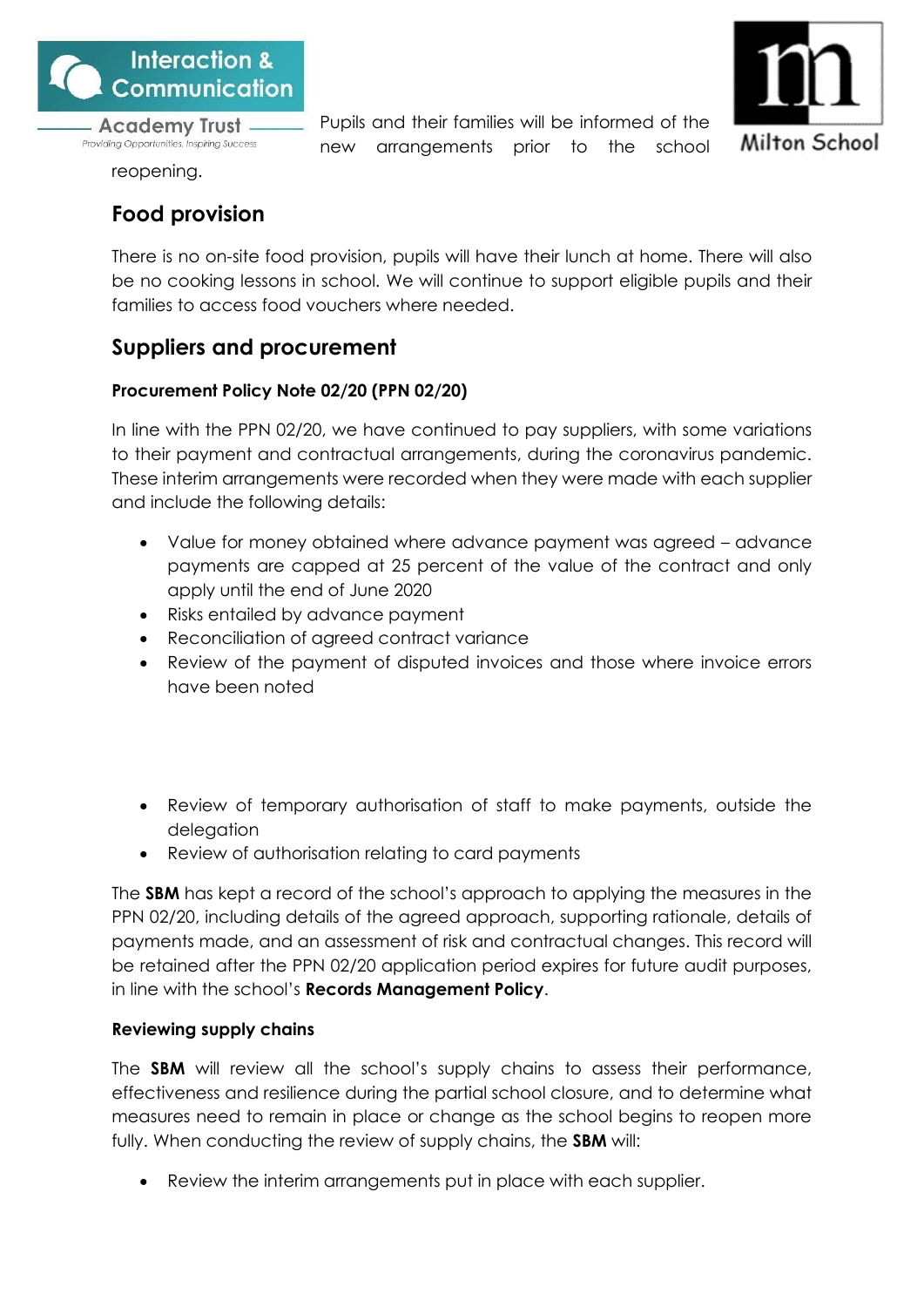

• Investigate the audit trail to ensure any contracts subject to the interim model payment



- terms did not include profit to the supplier. • Review any suppliers that are underperforming and subject to an existing improvement plan.
- Determine which suppliers may be subject to new standards, increases or decreases in volume or frequency as a result of the return to partial or full activity.
- Enter talks with all suppliers to gauge their ability to maintain the agreed contract terms.

# **Procurement review**

The **SBM** will also arrange for a wider procurement review to take place at an appropriate time, where they will:

- Review the school's strategic requirements for all services.
- Develop a procurement strategy, with the right input performance measures and value-based output measures across all cost areas necessary to attain optimal performance.
- Translate the procurement strategy into simple and robust procedures and systems that can be executed to deliver the strategy.
- Optimise the role of finance staff with an agile value team structure to reflect clear accountabilities and deliver against agreed targets.
- Adopt disciplines and management systems to capture value benefits and drive sustainable change.

# <span id="page-14-0"></span>**Curriculum**

For all pupils that return to school, we will:

- A recovery curriculum
- Focus on the re-introduction to the school site
- Consider pupils' mental health and wellbeing and identify any pupils who may need additional support to ensure they are ready to learn.
- Identify and plan how best to support the education of high needs groups.
- Agree what learning is appropriate.
- Outdoor learning/activities as much as possible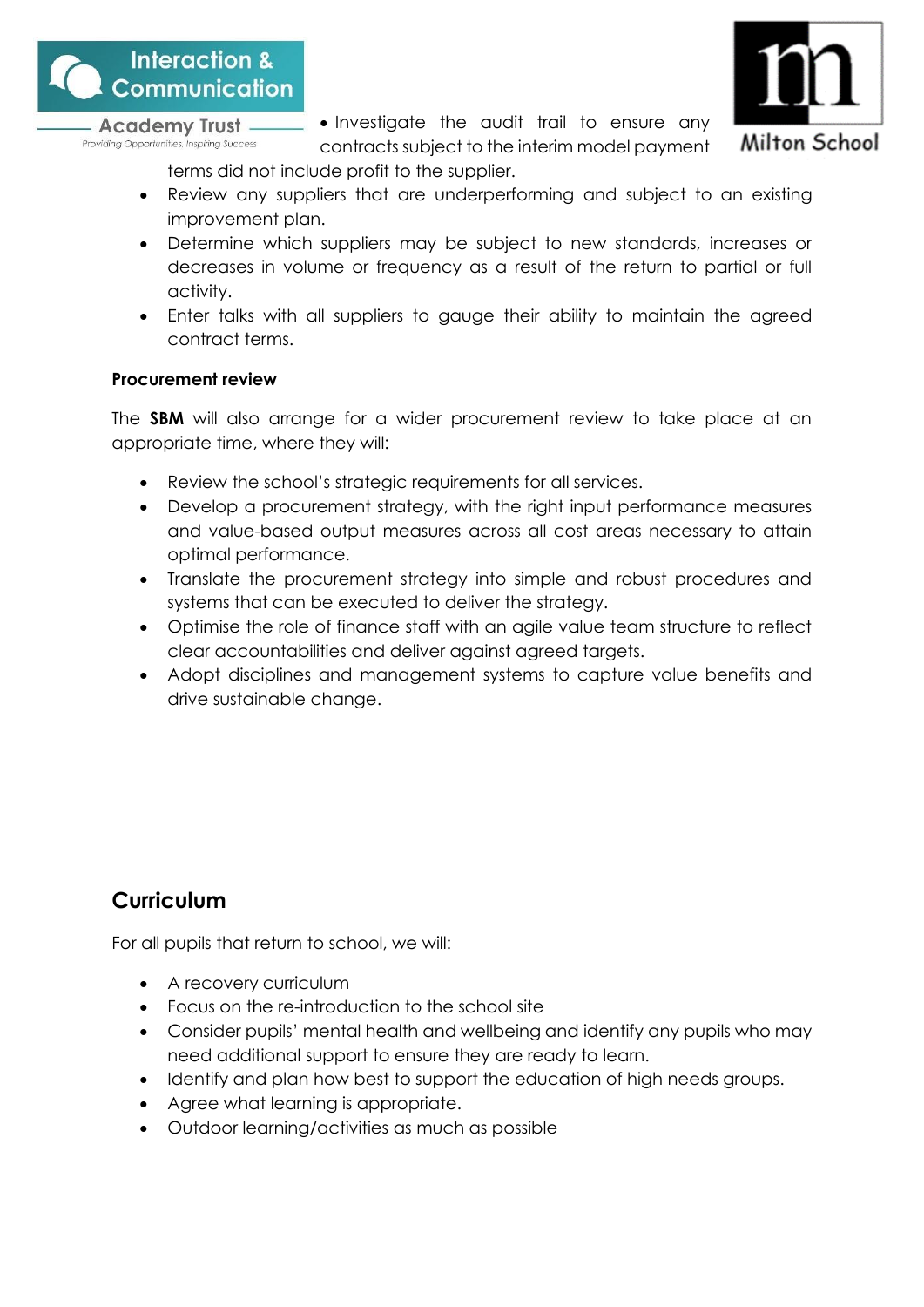

We will use our best endeavours to support both pupils who are attending school and those who



remain at home. The normal curriculum will not be followed during this reintroduction to the school.

Activities will be designed to be accessible for all pupils, whether they are in school or at home. We will utilise online resources to maintain frequent contact with pupils who remain at home, such as video calls, emails, Epraise & Twitter and arrange phone calls for those without internet access.

Pupils will still receive work from their class teacher on a weekly basis, to support learning when not accessing face to face learning. Class teams will lead one wellbeing video class call a week. Times/days to be arranged.

Pupils that remain at home will continue to be supported. Each child's class teacher or CSA will contact the child's family at least twice a week to catch up on how the child is doing and to answer any questions.

# **Focussing on wellbeing**

We understand that the period of partial closure may not have been a positive experience for many pupils. When pupils return, we will largely focus on wellbeing and allow pupils to reconnect with peers, the learning environment and curriculum content.

More information about how we will support wellbeing can be found in the [Wellbeing](#page-25-0)  [support](#page-25-0) section of this plan.

#### **Reviewing and assessing**

It is likely that a lot of what was taught to pupils during the period of the academic year prior to partial closure may have not been retained by pupils. We are also aware that it will be challenging to accurately gauge what pupils have learnt during the partial closure. When we move to more formal learning, class teachers will first focus on recapping on what pupils have already been taught.

#### **Conducting a curriculum audit**

The SLT and class teachers will meet to conduct a curriculum audit where the following will be considered: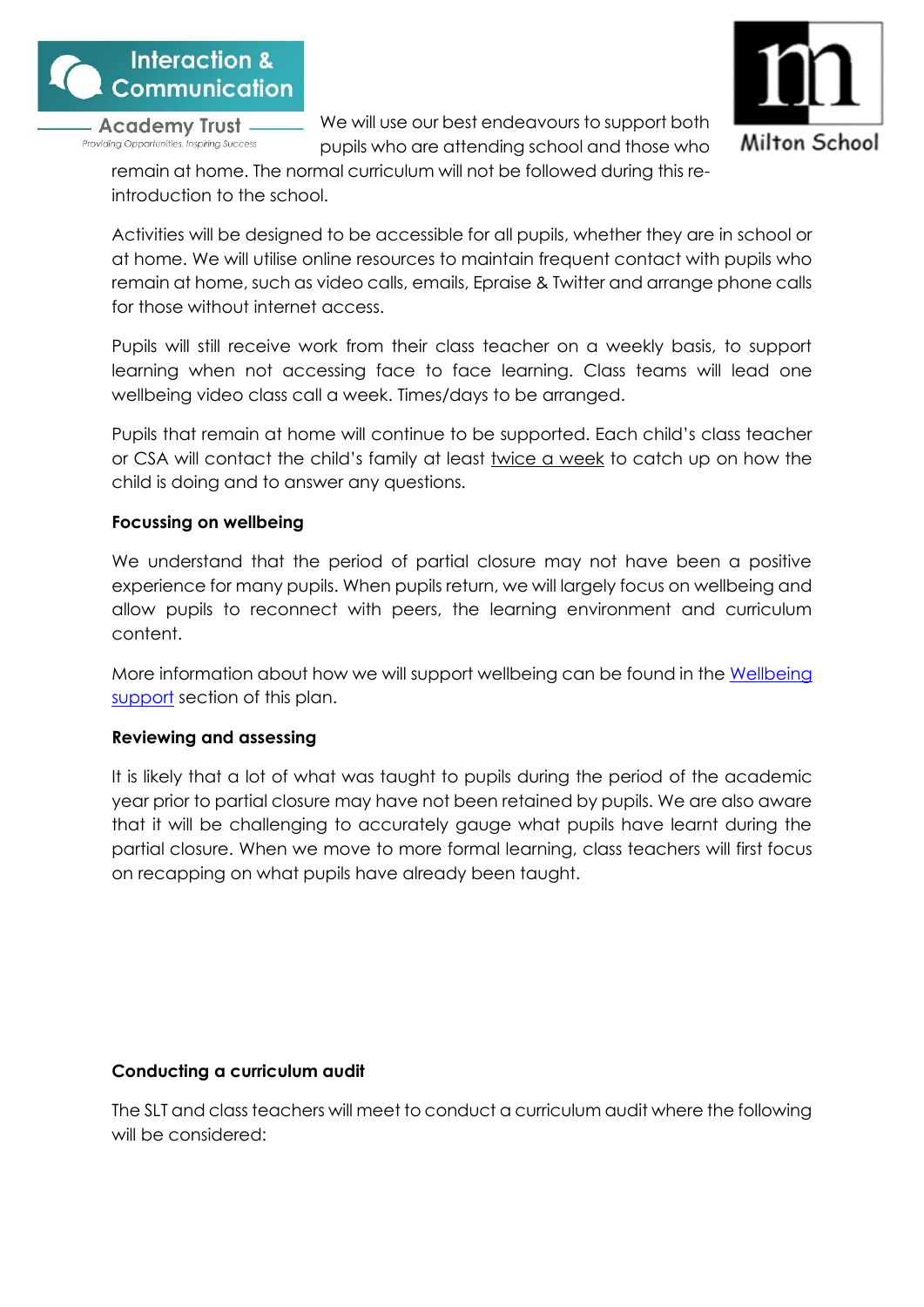



• What skills, content and knowledge are important to cover in the remainder of the academic year and the 2020/2021 academic year?

- In what sequence should these skills, content and knowledge be taught?
- How often should these skills, content and knowledge be revisited?
- Can the current curriculum be adapted to circumvent any missing knowledge?
- Can similar units of study be combined?
- Can a topic-based approach be adopted to cover multiple areas of knowledge and skills?

#### **Learning plan**

**Pupils will follow a recovery curriculum and in the first instance to participate in 'All About Me' well-being project and a reorientation back into school.**

# <span id="page-16-0"></span>**Transitions**

The re-introduction to school will widely be a transition for all members of the school community, impacting both those who have outreach services and those who remained at home. We recognise that this is a period of high anxiety and that we must take time to rebuild relationships and allow people to readjust to new routines. More about how we will support the wellbeing of the school community can be found in the [Wellbeing support](#page-25-0) section of this plan.

#### **Information sharing**

The process for sharing information, both between members of staff and different settings, will involve class teachers, heads of schools, SENCOs, DSLs and pastoral staff.

We will contact pupils' receiving schools/colleges as soon as possible to ensure arrangements are in place to support transitions. To establish an effective process of exchanging information, we will:

- Mrs Preece will be the member of staff to coordinate all transition activity.
- Set up clear communications between staff in our school and, if applicable, staff in receiving schools.
- Allow more time for the process to take place, to account for members of staff who are not back in school yet.
- Ensure the relevant staff have access to all the information they need.
- Encourage staff to make notes for transition as early as possible, whilst they are still familiar with the pupils in their classes.
- Plan for the transfer of paper records in the new academic year.
- Ensure that key safeguarding information is shared.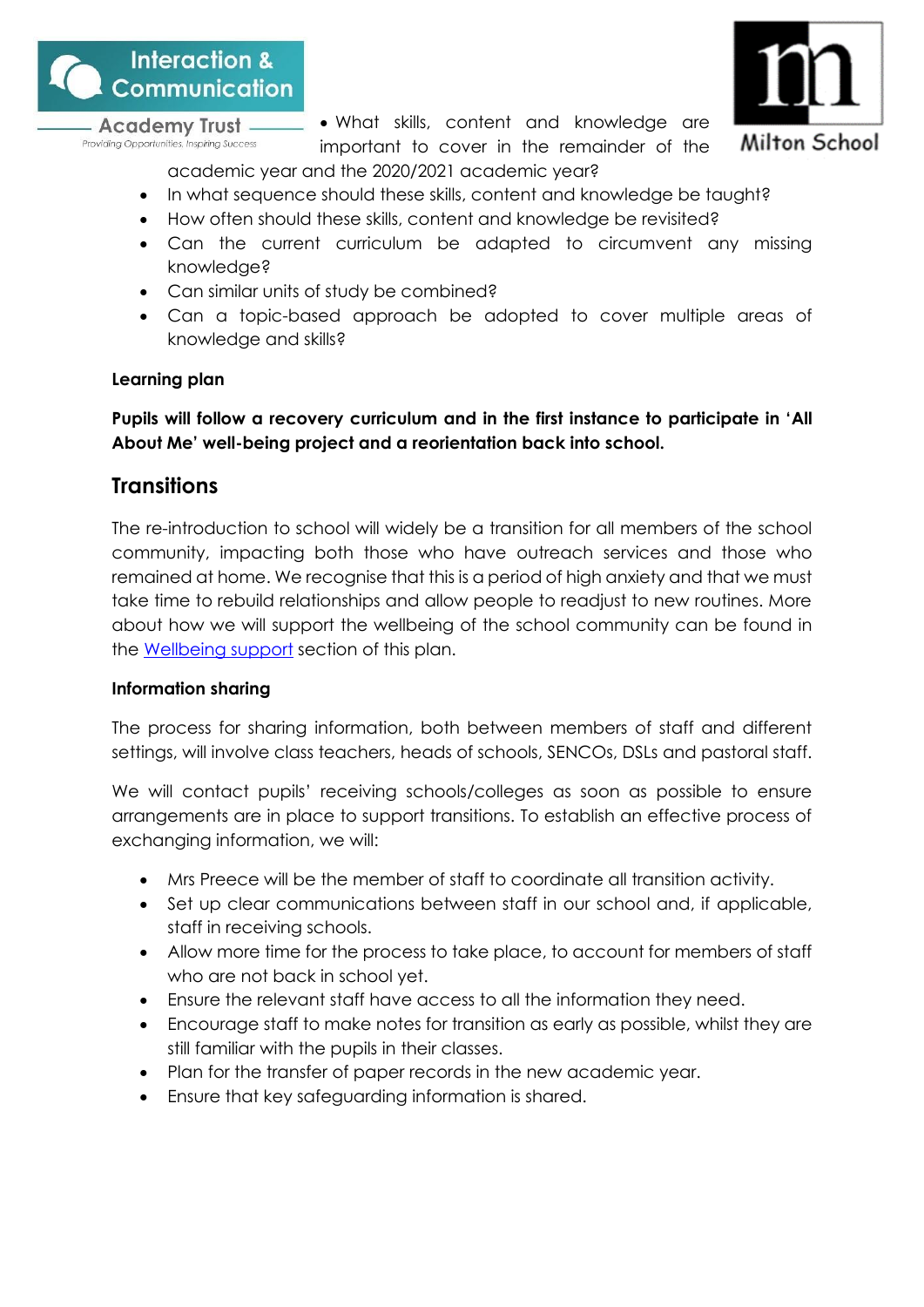

We will ask current settings to provide us with the relevant information as early as possible to



ensure we are prepared to support new pupils. To ensure smooth transitions for all, we will:

- Mr Redfern will be the member of staff to coordinate all transition activity.
- Set up direct communication channels between our school and pupils' previous settings.
- Ensure key safeguarding information is received before pupils attend the school for the first time.
- Engage in discussions with the previous schools to identify vulnerable pupils and their families, and those that may have lacked the IT or other resources to engage in effective learning from home and may be at a disadvantage when they return.
- Consider additional vulnerabilities and anxieties that pupils may experience due to the coronavirus pandemic, including bereavement or family separation.
- Provide extra written material to Parents/Carers about our school and its practices.

# **Transition into Reception or Year 1**

To support children who will be new to the setting, we will contact the child's previous provision to gather relevant information ahead of their transition. Due to the closure of many settings, we understand that there may be less information available about the child and their developmental stages before they attend our school; therefore, we will adapt our practices accordingly.

It has not been possible for our school to effectively build relationships with families and pupils, so pupils will be entering a new and unfamiliar setting with less preparation than usual. We will consider how to build these relationships prior to pupils starting, e.g. through virtual meetings with Parents/Carers.

The following actions will also be undertaken to support pupils as they start school:

- Information sharing with nurseries will be facilitated, even if this is during the Autumn term
- Families will be offered opportunities to get to know the school prior to the pupil starting – this will only be done in person if it is safe to do so and virtual tours will be made available to families
- The information we share with Parents/Carers will be accessible to all we will develop written communications and conduct online meetings and phone calls
- A photobook will be provided to pupils to show them what they can expect when they come to the school

# **Transition between classes**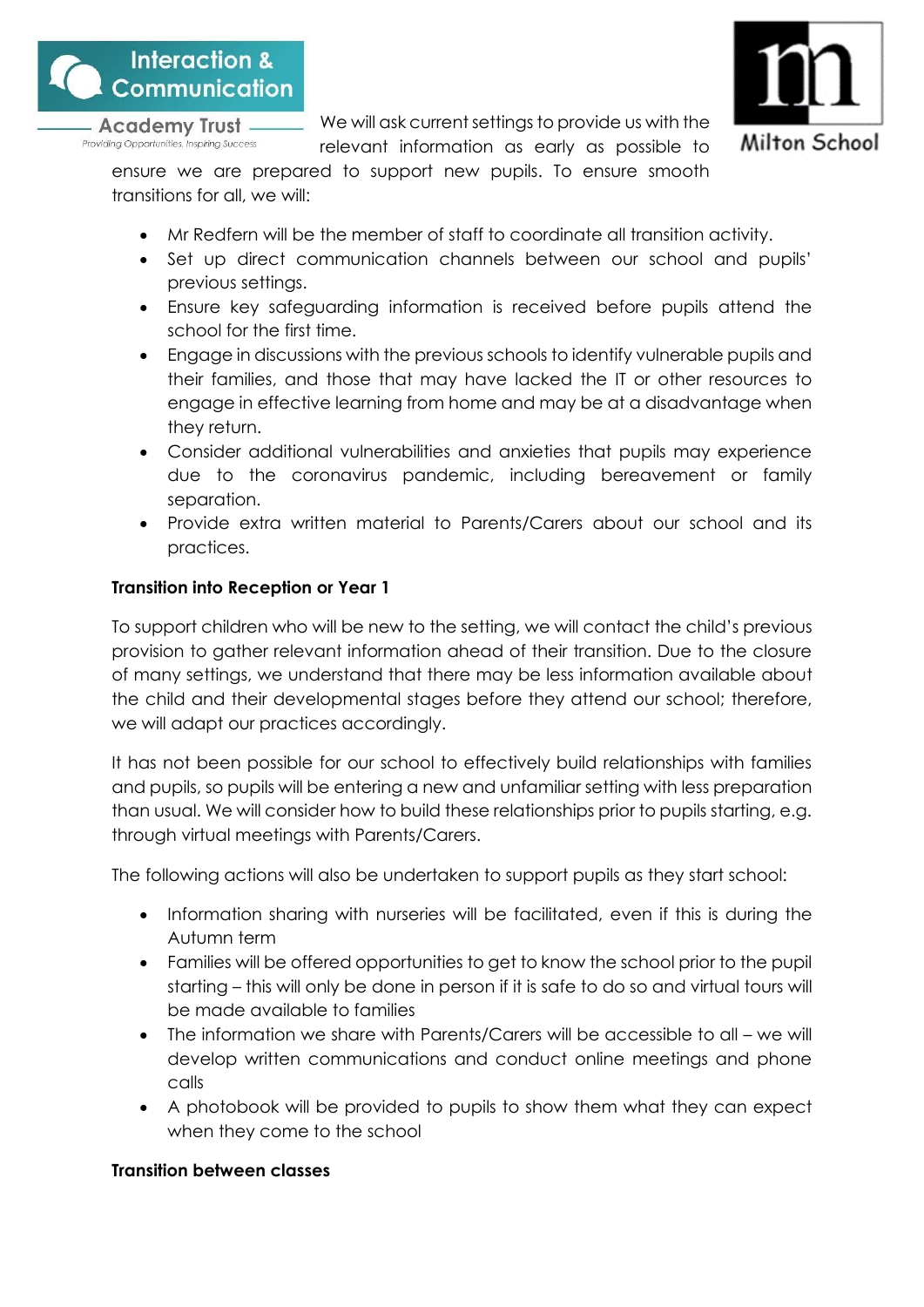





on a case-by-case basis, whether pupils should spend some time with their previous teacher or in their previous classroom, prior to moving to their new class. These details will be confirmed with Parents/Carers.

Where this is not deemed necessary or possible, we will communicate with pupils and their Parents/Carers clearly about who their new class teacher will be. The new class teacher will get in touch with pupils and their Parents/Carers to begin building relationships prior to their return to school.

#### **School leavers**

When it is safe to do so we will consider ways that pupils can be invited back so that they are able to say goodbye and mark this transition. We will share these plans with pupils , parents/carers as appropriate.

#### **Support for Parents/Carers**

As part of any transition, we will aim to establish relationships with pupils and their families to ensure they feel welcomed, valued, and informed.

#### **Support for new members of staff**

Assistant Principals Upper & Lower will contact new members of their team starting in September. Induction programmes will be adapted to ensure the appropriate support is offered to new staff members.

# <span id="page-18-0"></span>**Personnel considerations**

#### **Recruitment**

Recruitment processes will continue in line with the **Safer Recruitment Policy**.

If it is not safe for interviews to be conducted face-to-face, they will be conducted virtually, via telephone or video calls. Interview questions and tasks will be adapted to ensure they suit the virtual platform.

Pre-employment information will be requested electronically and verified for DBS checks prior to a virtual interview taking place. The applicant will be informed of the requirement to bring the original versions of ID documents when they first attend their new role at the school.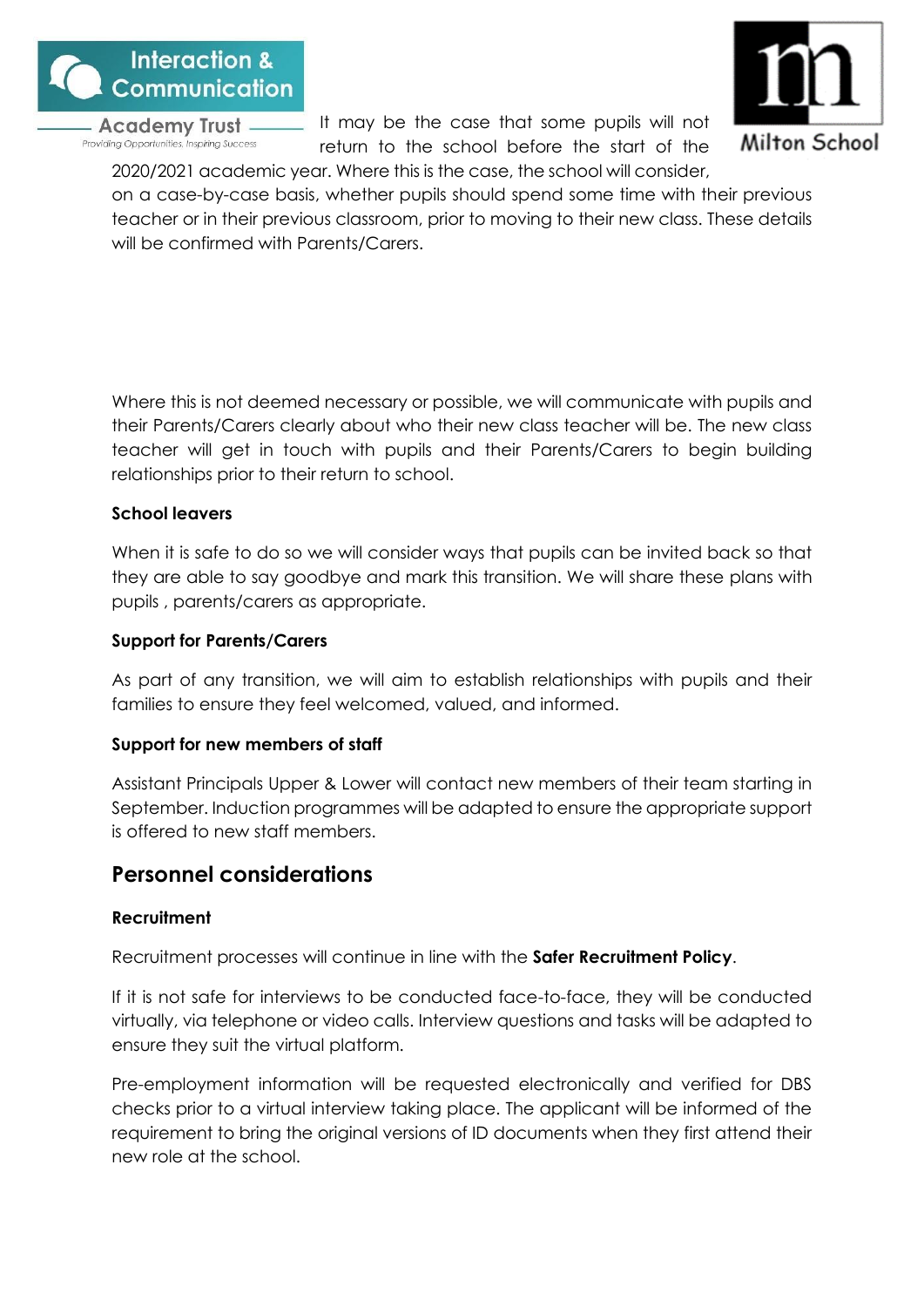

#### **Redundancy and restructure consultations**



Any consultations on a potential restructure or redundancies that were postponed due to the partial closure will recommence when staff return.

# **Staff training**

Prior to the phased reopening, staff will undergo training to ensure they understand the new ways of working, e.g. in relation to social distancing and delivering the curriculum to pupils both in school and at home.

All staff have been encouraged to undertake development opportunities during the partial school closure. SLT will review all the new skills learnt by staff during this time and have a discussion about how these skills can be used within school.

# <span id="page-19-0"></span>**Attendance**

No one with coronavirus symptoms should attend the school for any reason. If someone in their household is clinically vulnerable, they should only attend if stringent social distancing can be adhered to, and the child is able to understand and follow these instructions.

Parents/Carers are required to notify the school following the normal procedure if their child is unable to attend. Parents/Carers will not be fined for non-attendance at this time and the school will not be held to account for attendance levels. The school will continue to inform social workers where children with a social worker do not attend.

The school will resume taking its attendance register and continue to complete the onlin[e educational setting status form](https://form.education.gov.uk/service/educational-setting-status) which gives the DfE daily updates on how many pupils and staff are attending.

# <span id="page-19-1"></span>**Uniform**

# **Pupil uniform**

The rules around pupils' uniform have been relaxed to ensure Parents/Carers do not have to purchase new uniform for their children during this time. We ask that pupils come in suitable footwear/clothing/hats to access learning outside if required.

**Please can you apply sun cream to your child before they come to school on warm/hot days. As staff will be unable to support this due to social distancing.**

**Staff dress code**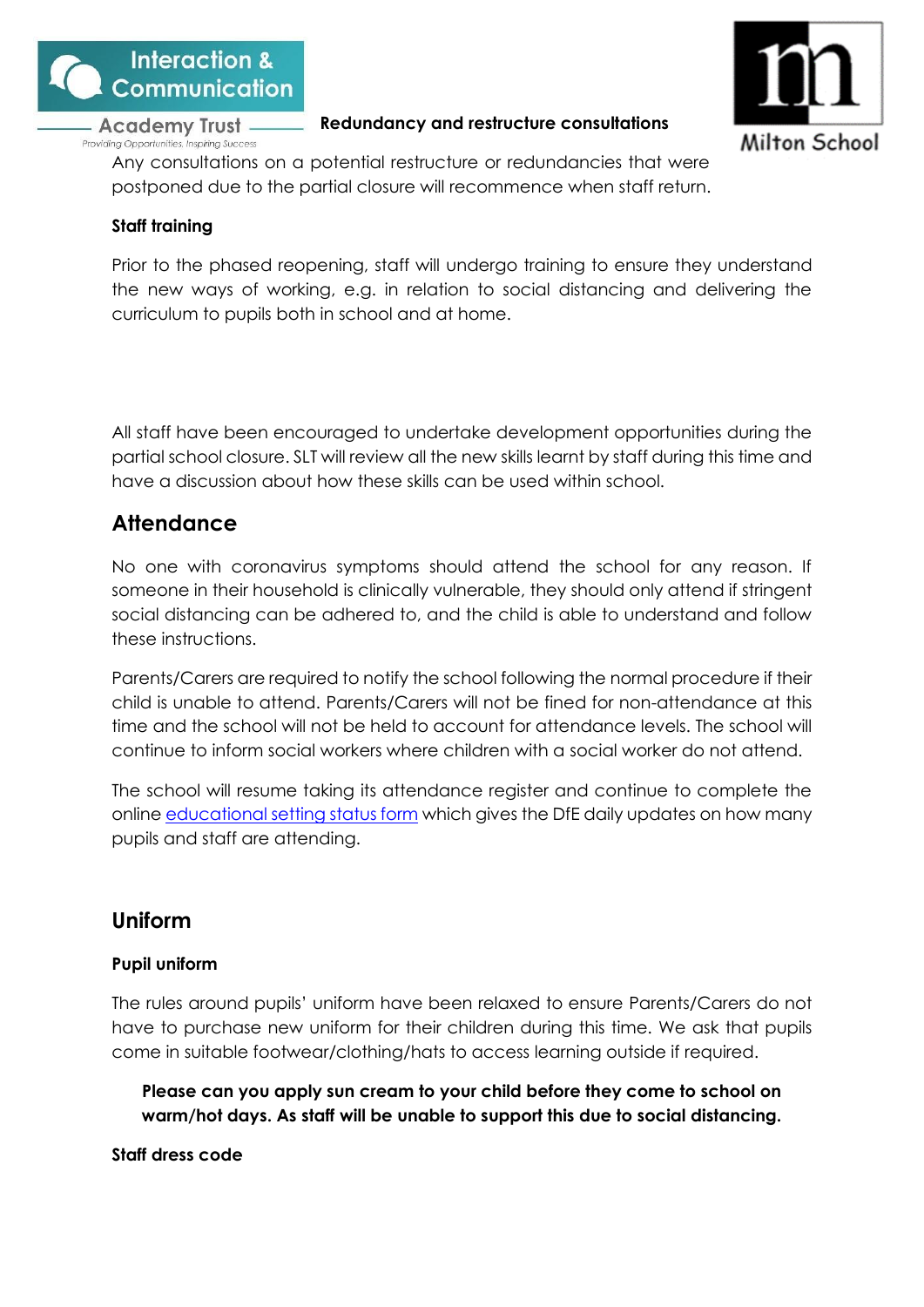

The dress code for staff has been relaxed to account for the advice that staff should wash



their clothes every day when they return from school.

Staff must ensure that they dress appropriately for work and not wear clothing that would be deemed inappropriate.

# <span id="page-20-0"></span>**Safeguarding**

Ensuring safeguarding arrangements remain effective while the school transitions to opening more widely is a key priority.

Our **Child Protection and Safeguarding Policy** was updated during the partial closure to include provisions for keeping pupils safe – we will continue to follow these procedures for pupils who remain at home, where appropriate, until all pupils return to school. As we begin to reopen fully, our policy will be reviewed to determine whether it reflects the current ways of working.

We will continue to ensure that:

- The best interests of pupils always come first.
- If anyone in the school has a safeguarding concern about a pupil, they act immediately.
- A DSL or deputy DSL is always available.
- Unsuitable individuals are not permitted to work with pupils or come into contact with pupils whilst on site.
- Pupils who remain at home are protected when they are online.

# **Identifying and supporting newly vulnerable pupils**

We are aware that some pupils may have been at an increased risk of experiencing harm during the lockdown period, particularly as they were not seen by staff at the school or other agencies. Others may not have provided cause for concern before the lockdown period but have since experienced significant harm during their time at home – these pupils will form part of a newly vulnerable group.

We will take steps to identify and support these pupils as they return to school, accounting for the fact that these pupils may not be those that would usually be considered 'at risk'.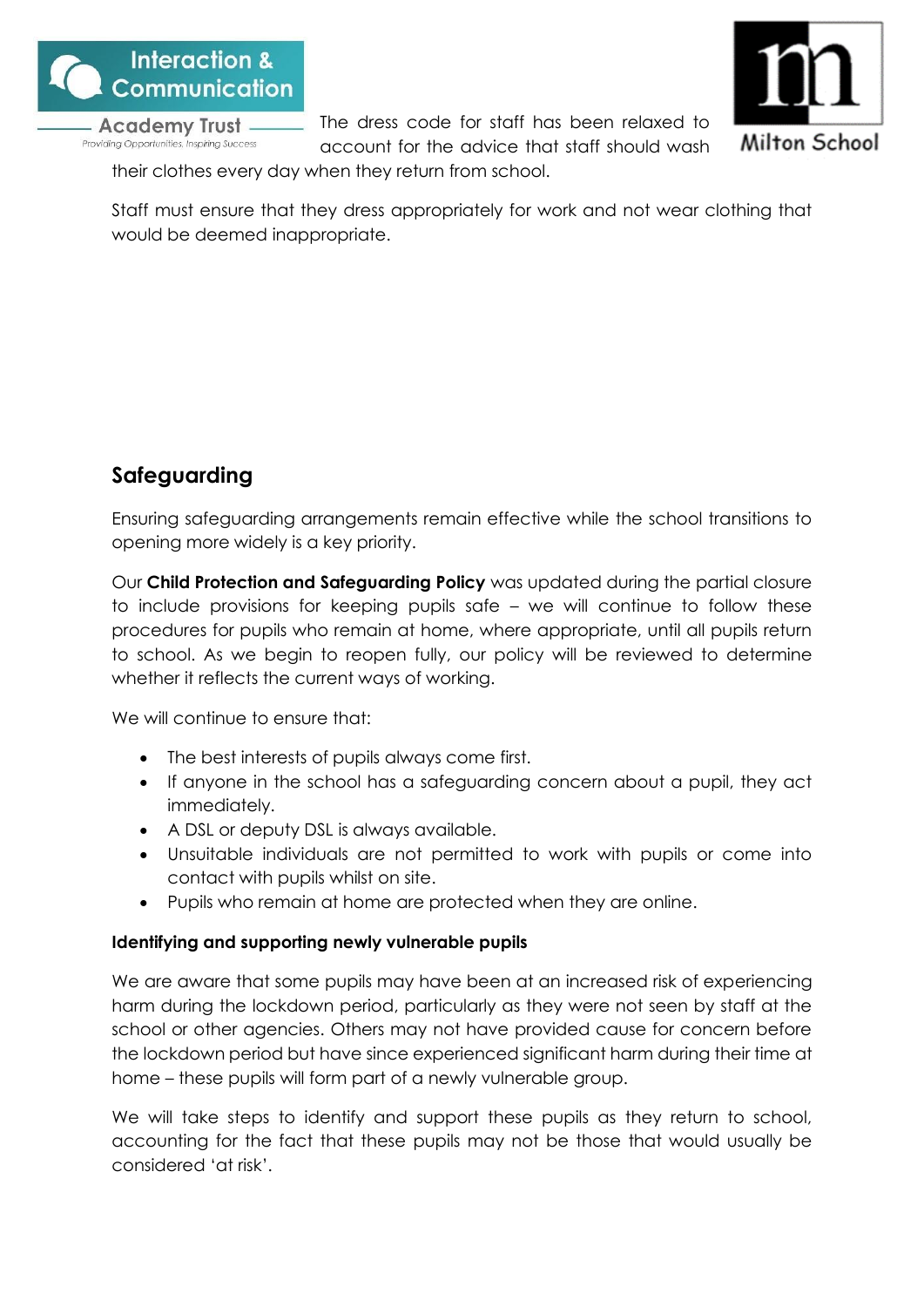

The Safeguarding Team will be given time and support to enable them to organise and



manage their workload effectively. This will include re-engaging with external agencies and ensuring staff, pupils and pupils' families are informed of any services whose work practices may have changed due to the lockdown period.

Safeguarding training will be refreshed for all staff before the school reopens fully to ensure everyone is able to respond appropriately to disclosures from pupils and identify signs that could indicate a pupil has experienced significant harm, e.g. changes in behaviour. This training will be provided via Educare along with other courses such as prevent, mental health and wellbeing of pupils etc.

# **Attendance**

The school will determine when poor attendance becomes a safeguarding issue, considering pupils' personal circumstances, e.g. whether they or a member of their family has an underlying health condition and is continuing to shield themselves.

As the school reopens, pupils and their families will be reminded that it remains a safe place to continue learning.

# <span id="page-21-0"></span>**SEND support**

# **Assessing risks to our pupils returning to school**

From 8<sup>th</sup> June 2020 we will offer places to all children and young people with SEND whose risk assessment determined that was the right course of action. These risk assessments will be kept up to date to reflect any changes in circumstances.

As the government is now strongly encouraging pupils in vulnerable groups, including those with an EHC plan, to attend school, the class teacher will review the risk assessments of all pupils who may require one. This risk assessment will be used to determine whether it would be safe for the pupil to return to school. The risk assessment will consider areas including:

- The potential health risks to the pupil from coronavirus, bearing in mind any underlying health conditions.
- The risk to the pupil if some or all elements of their EHC plan cannot be delivered for the time being and the risk if support cannot be delivered in the normal manner or in the usual setting, and the opportunities to meet the needs in a different way temporarily, e.g. at home or virtually.
- The ability of the pupil's Parents/Carers or carers at home to ensure their health and care needs can be met safely week-round or for multiple weeks, bearing in mind the family's access to respite.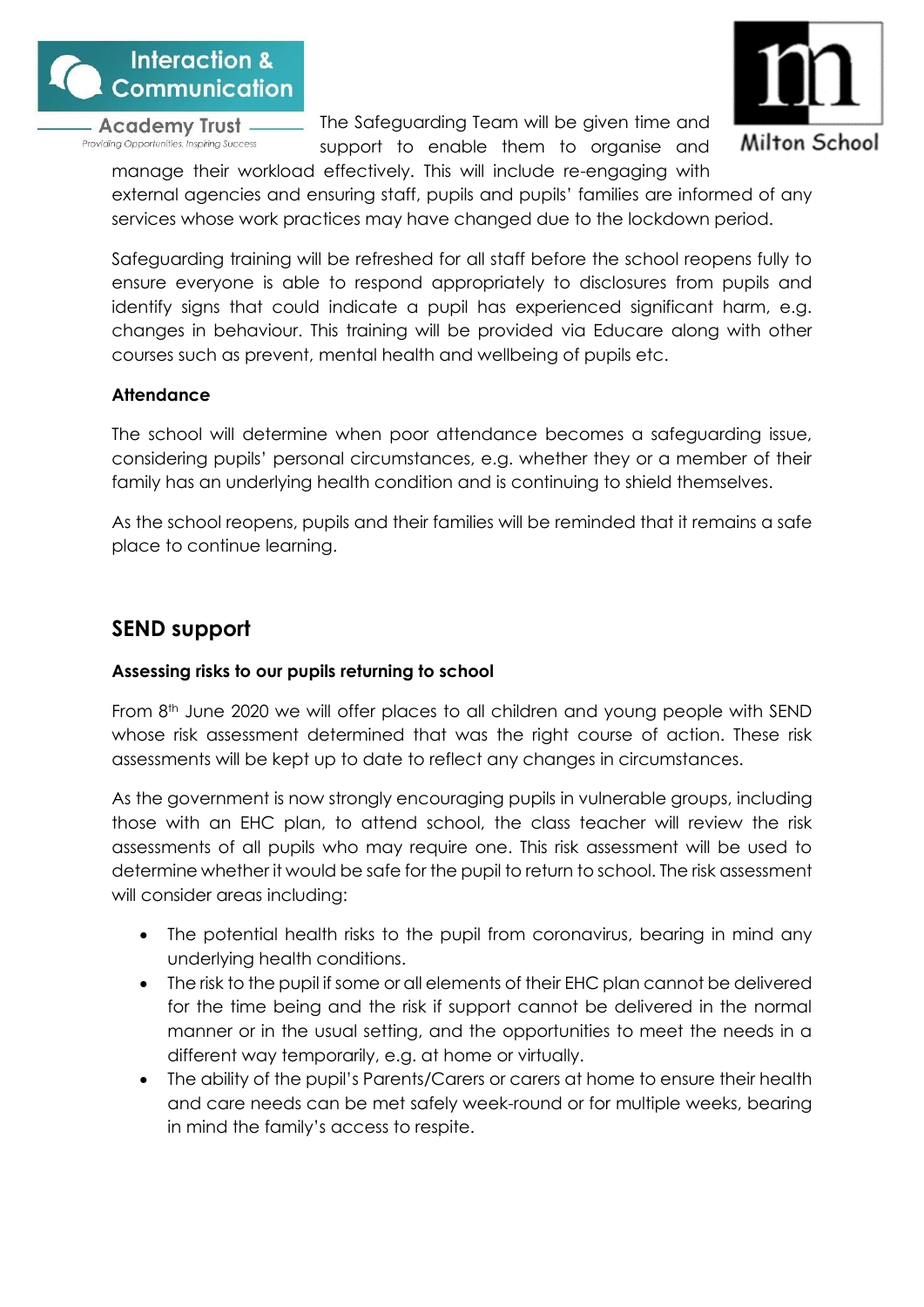



• Any risk to siblings or family members if the pupil's condition prevents or inhibits self-

regulation, and if their behaviours cannot be supported or managed by Parents/Carers or carers at home.

- The potential impact to the pupil's wellbeing of changes to routine or the way in which provision is delivered.
- Any safeguarding risks for children with a social worker if they are not in school and the need to support care placements for LAC.
- Any other out-of-school risk or vulnerability, e.g. a pupil becoming involved in dangerous behaviour or situations (including the risk of exploitation).
- The ability for the pupil's Parents/Carers or carers to sustain the levels of care and support the pupil needs for a long period of time, and what access they have to respite and short break services.

# **When conducting this risk assessment, we will also consider the capacity for the pupil to understand and follow the social distancing measures that have been put in place by the school.**

Where it is determined that the pupil is unable to continue to be supported at home, the school, LA and clinical commissioning groups will work together with the pupil's Parents/Carers to ensure that the pupil can return promptly to the setting.

If the risk assessment determines that a pupil's needs continue to be met more safely at home, the school will work with the LA and the pupil's Parents/Carers to consider whether moving either equipment or services to the pupil's home would enable them to be supported there.

Risk assessments for pupils who remain at home will continue to be reviewed so that decisions about the pupil's education can be guided by the findings, assessments about the support the pupil is receiving can be reviewed, and the school can plan for the pupil's return to school when appropriate.

# **Rebuilding relationships**

All pupils, and particularly those with SEND, will need time and space to re-establish their relationships with staff and their peers. For example, those pupils that have remained at school will have to adapt to more pupils being around them, and those pupils that remained at home will have to adapt to the transition from online relationships to face-to-face relationships.

Upon their return to school, relationships between staff and pupils and pupils and their peers will also be impacted due to social distancing measures. We will make sure that this change in relationships is explained to our pupils, while also understanding that these pupils may require repeat explanations.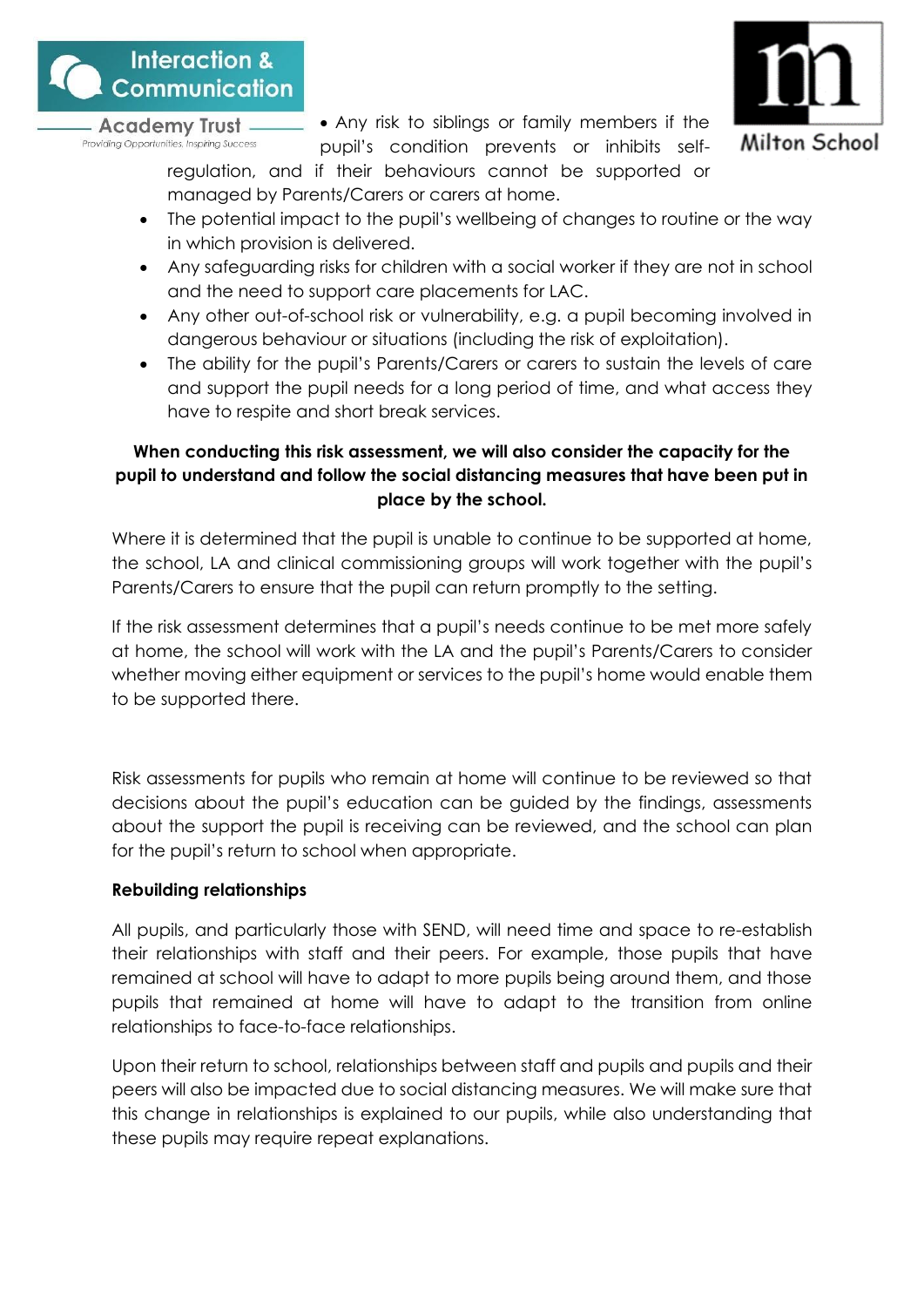



Staff deployment will be kept as consistent as possible to help rebuild relationships. Support

staff will be given time with pupils to build relationships away from learning expectations.

We are aware that our pupils may have feelings of rejection and fear during this time and that these feelings may be communicated physically. This behaviour will be managed in a supportive rather than punitive manner.

# **Re-establishing routines**

The re-establishment of routines for our pupils will be vital, bearing in mind that routines when the school reopens more widely will involve staggered starts and part-time timetables. We are also aware that our pupils will need time to re-establish the bodily routines of getting up, eating and going to the toilet to fit in with the school day.

Routines will be made clear to all our pupils and time will be allowed for them to embed. Visual timetables will be made to support pupils' understanding of routines. We will consider whether additional breaks for movement to support self-regulation and the management of change are required.

# **Re-establishing expectations**

The expectations of pupils for areas such as their behaviour and how they act around school will be different, e.g. pupils will be expected to adhere to some form of social distancing rules. We understand that it may be more challenging for our pupils to meet these expectations.

We will clearly set out our expectations to all pupils and ensure our pupils are provided with visual aids to support their understanding.

# **Restarting learning**

Pupils will have had different learning experiences during the partial closure – this means they will academically be in different places and teachers will need to build on where each pupil is.

Teachers and CSA's will be responsible for establishing the current level of learning for pupils. Formal assessment will not be used to establish pupils current learning levels, as this could add to pupils' anxieties around re-entering formal education.

# **Re-engaging with support services**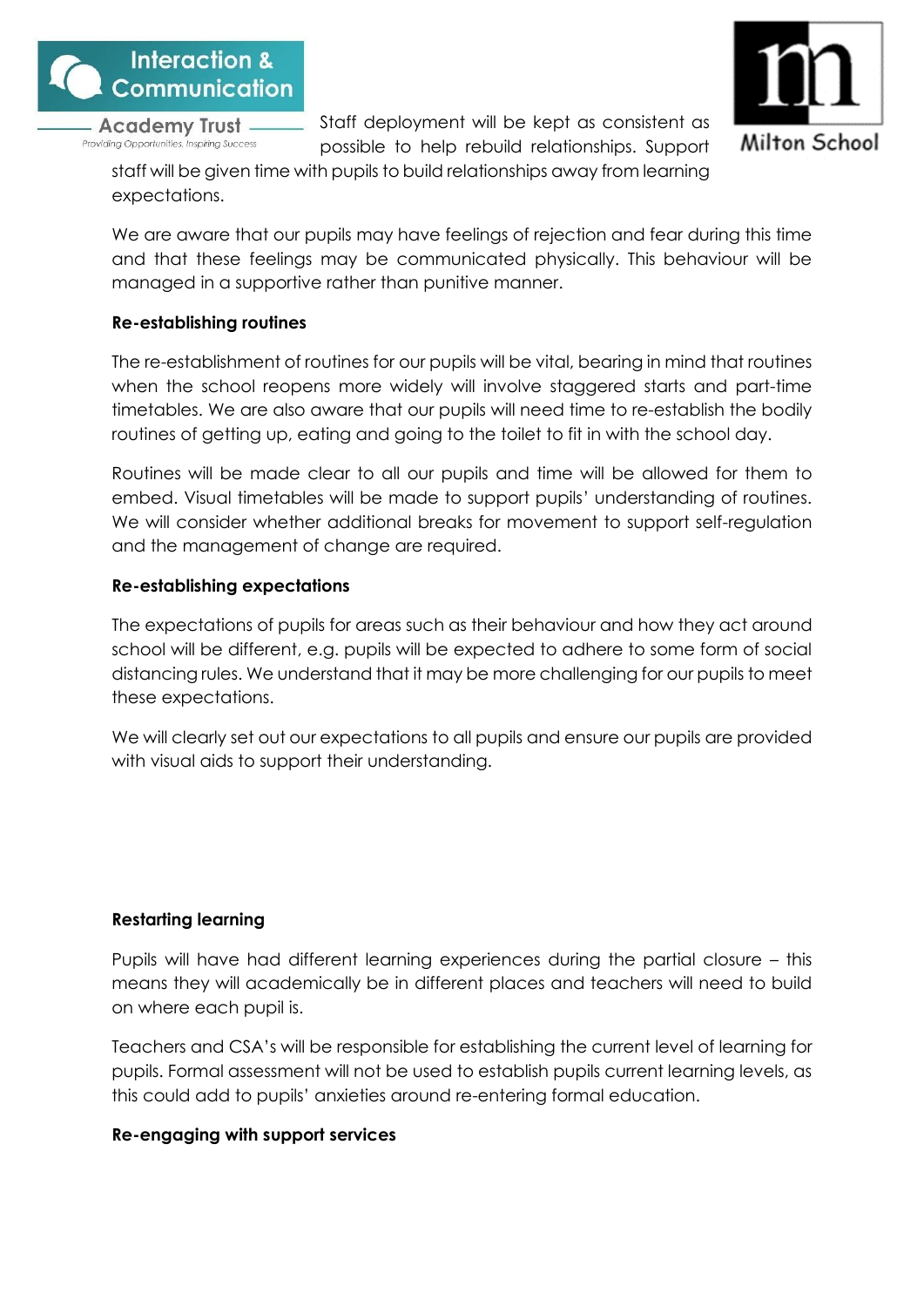

The support pupils have received from external services during the closure, such as speech and



language therapy, occupational therapy and educational psychologists, will be established. The Safeguarding Support will be responsible for ensuring this support is continued and that any other in-school support is restarted as required.

# **Sensory issues**

For many our pupils, a key issue as they return to school will be the management and regulation of sensory issues. We understand that during this adjustment period, our pupils may express their discomfort through emotional and physical outbursts. The class staff will consider how this behaviour will be managed and how pupils will be supported – this will include the following measures:

- Flexibility with fidgeting and movement will be allowed (while considering social distancing measures) to support pupils to self-regulate and manage sensory overload.
- Calm and safe spaces will be allocated throughout the school where pupils can go to if they are experiencing sensory overload.
- The school's policies for the management of emotional and physical outbursts will be reviewed to ensure they are supportive of pupils while keeping staff and all pupils safe.

# **Assessing targets**

The school will not review the targets set for our pupils as soon as pupils return to school, to allow pupils time to adjust to new routines and expectations.

# **Annual reviews of EHC plans**

In line with local advice, the school have continued to conduct annual reviews of EHC plans during the partial closure period. To ensure the school understands the needs of pupils with an EHC plan as the school opens more widely, the following actions will be taken:

- To maintain social distancing measures, reviews will be held virtually
- Clear decisions will be made about information gathering and staff will note whether information is from the pre- or post-partial closure period
- The Reviews Facilitator will identify which meetings are the highest priority (e.g. transition reviews, pupils needing a change in placement and those with a significant change of need) and focus on these meetings
- Parents/Carers will be engaged to ensure the school can fully understand pupils' experiences during partial closure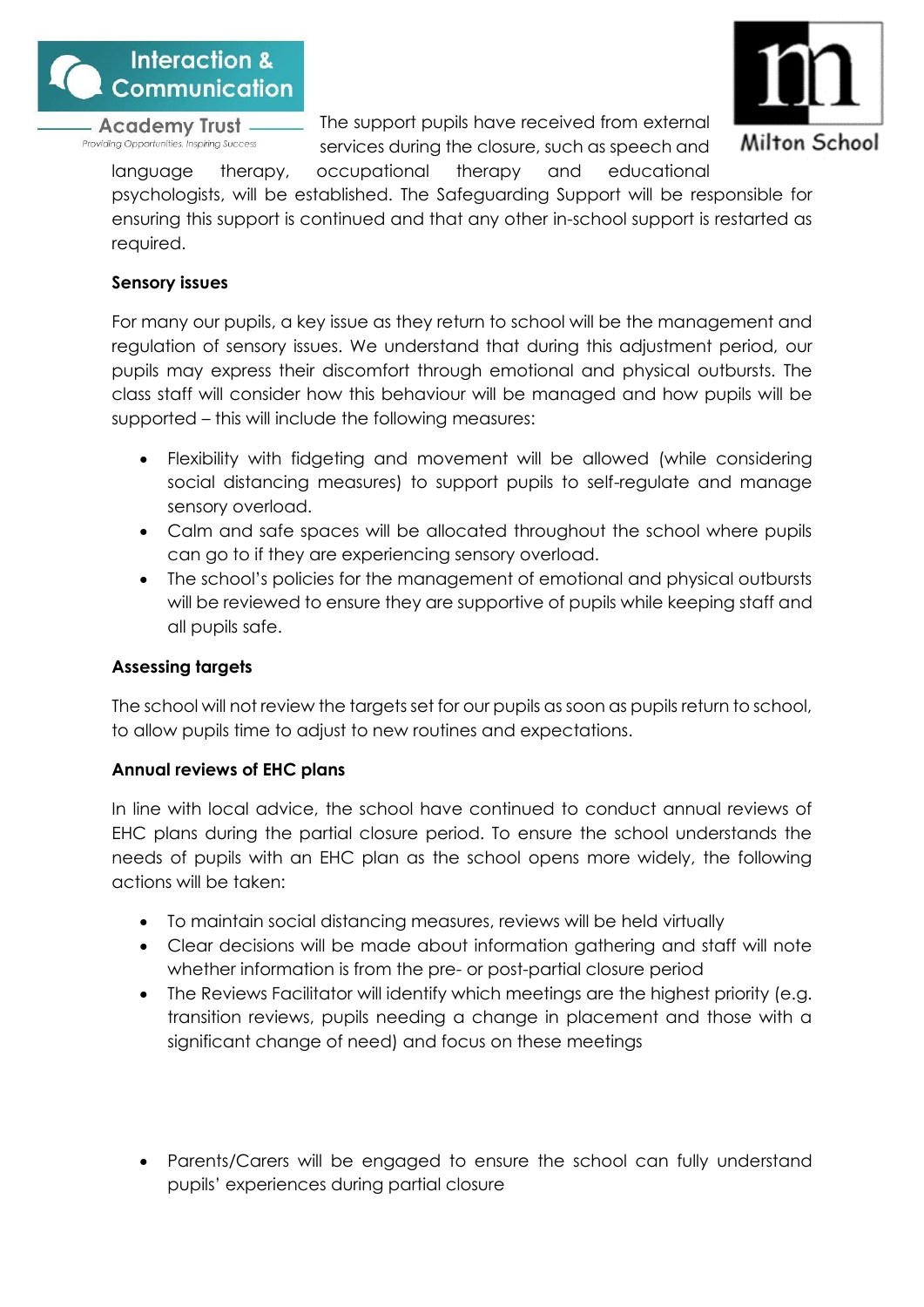

# <span id="page-25-0"></span>**Wellbeing support**



Members of the school community have experienced overwhelming emotions during the coronavirus pandemic, and we will ensure that everyone feels supported.

When planning for each stage of reintegration, the implications for the wellbeing of pupils, staff and families will always be considered. One of the school's key priorities in relation to wellbeing is ensuring that the school community feels safe as we reopen more widely.

We will work to discuss what wider support services are available and to secure services for additional support and early help where possible and consider how these might apply to pupils who were not previously affected.

#### **Establishing new routines**

When establishing new routines, all staff will work together as a team to build a sense of ownership and control which will contribute to the feeling of safety.

Clear guidelines and expectations will be given to staff, pupils and families for the new routines that will apply once the school opens more widely. This will be adapted as required and any adaptations will be fully communicated to all members of the school community to ensure they know exactly what is expected of them and have a sense of control.

# **Communication**

We understand that knowing procedures and practices are securely in place will alleviate anxiety and build a sense of safety and control; therefore, at each stage of the wider reopening, we will clearly communicate the plan to all stakeholders.

Parents/Carers will be sent a letter prior to their child returning to school that will contain clear guidelines about how the school will operate and expectations. Parents/Carers will be asked to share these guidelines with their child so they know what they will be expected to do once they return, which will also give them a sense of safety and control. These will includes photos and videos of the school site.

Staff have kept in touch with Parents/Carers during the partial closure and will make sure they speak to Parents/Carers prior to their child returning to school to ensure we know about any other relevant information, e.g. bereavements, illnesses and family challenges. Appropriate support will be put in place to support pupils based on this information.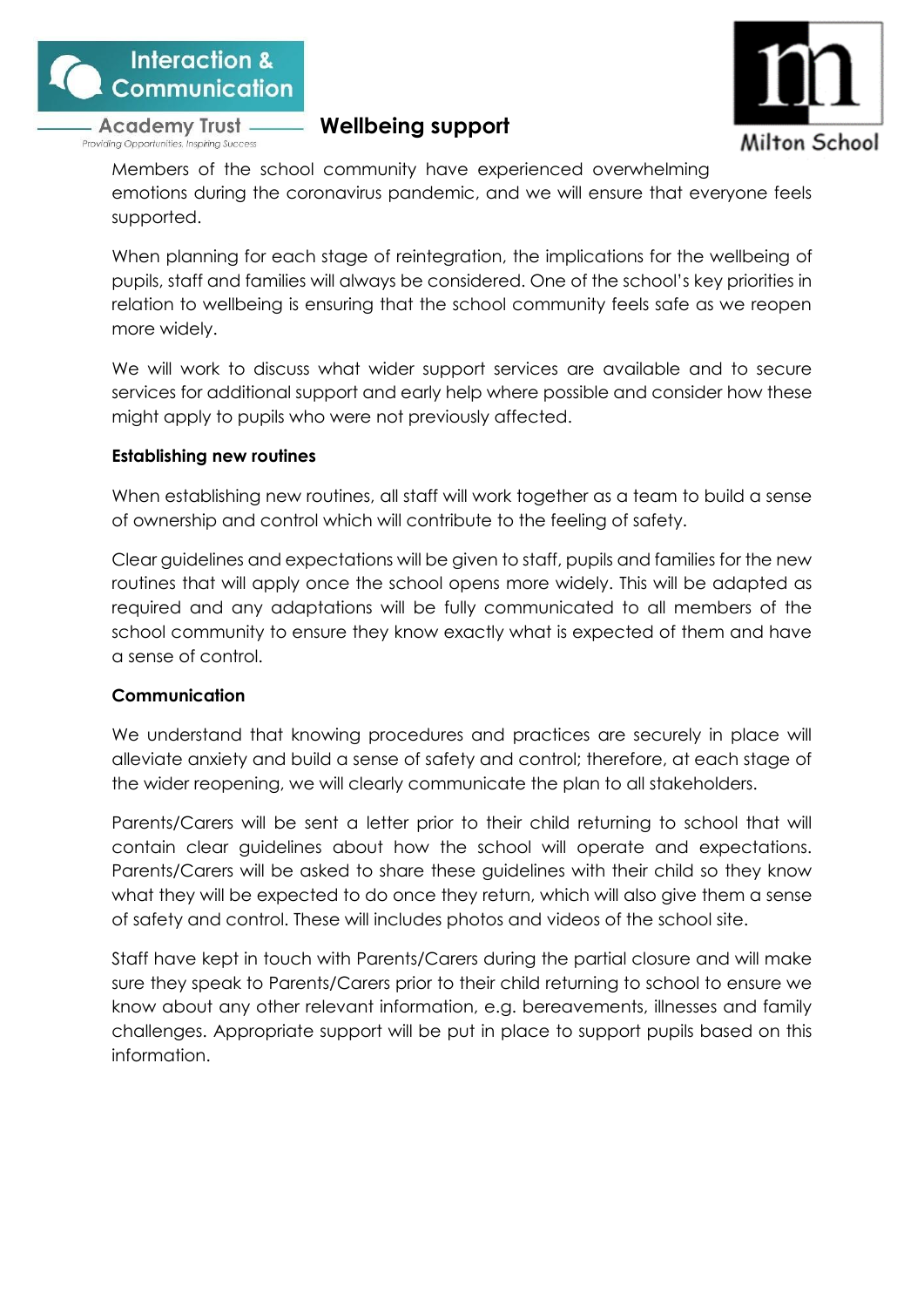

#### **Clear expectations**



When pupils return to school, they will be told exactly what they need to do in relation to social distancing and infection control measures by the staff that are in contact with them. Pupils will be told why these measures need to be in place and will be given the chance to discuss their ideas about how the school can make it work so they feel they have some control over what is happening.

Pupils will be involved in making displays about the expectations that can be put up around the school to remind people of them.

# **Welcoming pupils**

We understand that pupils who are returning to school may be anxious about doing so after an extended period. Familiar staff members will be there to welcome pupils into the school, as appropriate.

# **The environment**

Staff will work together to decide how to create a warm and welcoming environment which fosters a sense of belonging despite the necessity of social distancing measures. Safe areas will be created where pupils can spend time if they are feeling overwhelmed.

We understand that staff, pupils and families will have experienced many overwhelming emotions during the coronavirus pandemic, and some may have faced loss and trauma. We will ensure that an emotionally safe environment is fostered that nurtures and supports pupils focussing on rebuilding and reconnecting.

# **Taking time to reconnect**

We understand that both pupils and staff will need to reconnect and reintegrate back into school; therefore, formal learning will not be restarted immediately. Some pupils will not have had face-to-face interaction with their peers for a long time and many pupils will have experienced anxieties. We will, therefore, prioritise pupils' emotional and social needs as we begin to reopen.

# **Embedding wellbeing**

Pupils will be given regular opportunities to discuss how they are feeling, and class teachers will deliver activities that help to build pupils' resilience and offer strategies to use during difficult moments.

Regular resets will be built into the daily routines, where pupils can proactively calm themselves. Class teachers will incorporate activities such as mindfulness breathing, wellbeing walks and listening to music into their lesson plans. The class teacher will tell pupils how these activities will help and follow up with the pupils about what works for them and adapt activities as appropriate.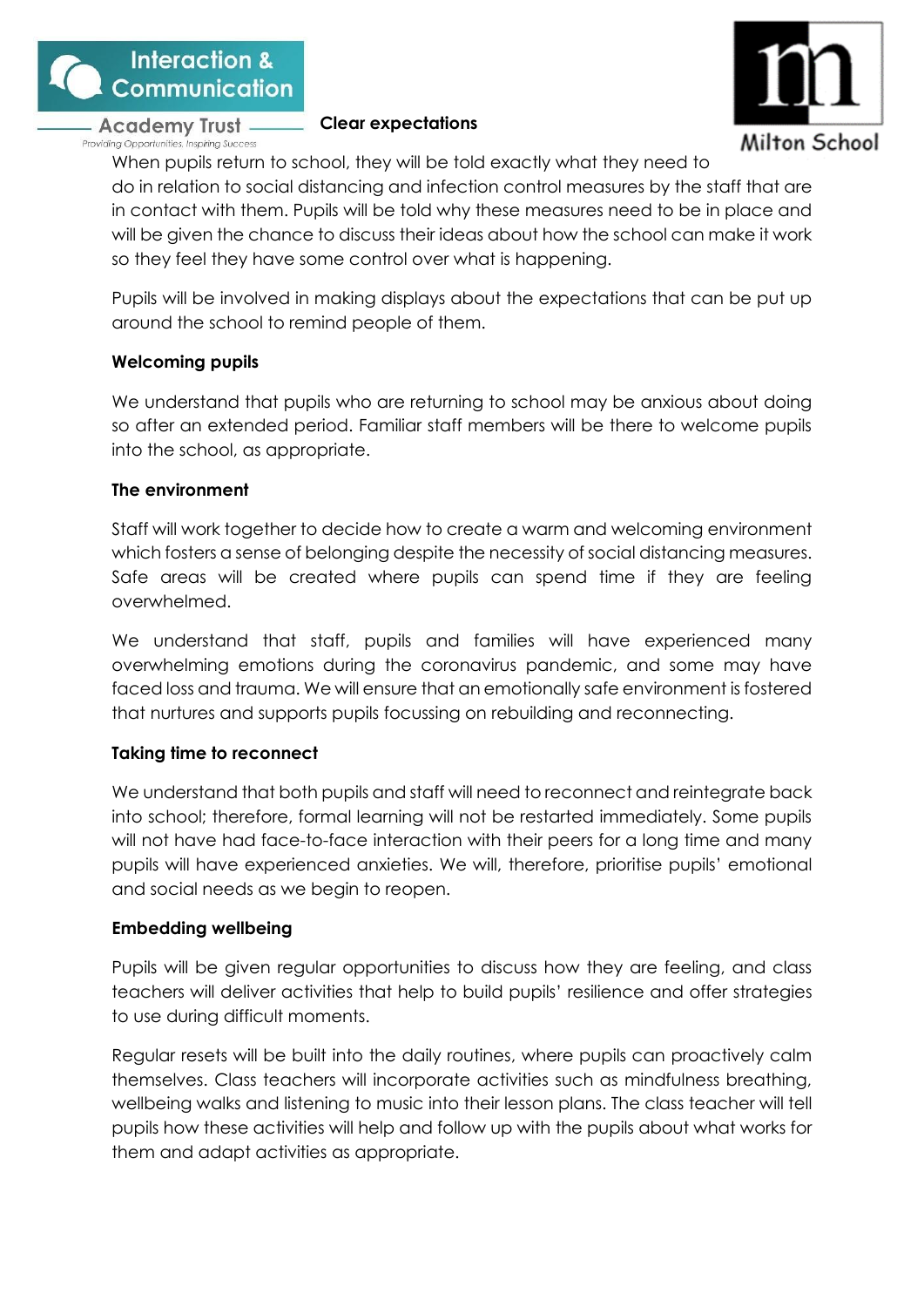

Providing Opportunities, Inspiring Success



# **Learning**

For pupils that are returning to school from being at home, they will need time to adjust to learning in a school environment. From a wellbeing perspective, we will focus on the enjoyment of being together – no time pressures will be put on academic learning and we will focus on the social and emotional needs of pupils.

We understand that pupils will have had different experiences of home learning. Pupils will be reassured that there will be plenty of time to catch up with learning.

# **Staff workload and wellbeing**

The **governing board** and **SLT** are aware that staff wellbeing is of the utmost importance. To support staff as they settle into a new working routine, flexible working practices will be implemented, and a good work-life balance promoted.

Upon staff members' return to school, a wellbeing survey has been conducted to identify whether staff feel ready to return to work, any concerns they have about returning and any support they require from the school.

As part of resource and curriculum planning, the **SLT** and **governing board** will consider how staff who remain at home can be supported to focus on remote education, while staff in school focus on face-to-face provision. If necessary, it may be that additional resource needs to be brought in – where this is the case, we will ensure it is done safely and appropriately.

We will promote a culture of communication and openness with all staff. Support systems will be made clear to all staff to ensure they understand where they can go to if they require additional support.

The **Principal** will consider arranging for staff wellbeing sessions to take place to give staff strategies to deal with issues that may be affecting them. Occupational Health & the Employee assistance programme are available for all staff to access if requires. All line managers are Mental Health First Aiders, along with an additional 2, plus 2 Mental Health Champions who are available for any staff who need support.

Daily staff briefings will be held in class teams, while adhering to social distancing measures. These briefings will be used to check in with each other, build the capacity of the team, share what is working, and discuss what practices may need adapting.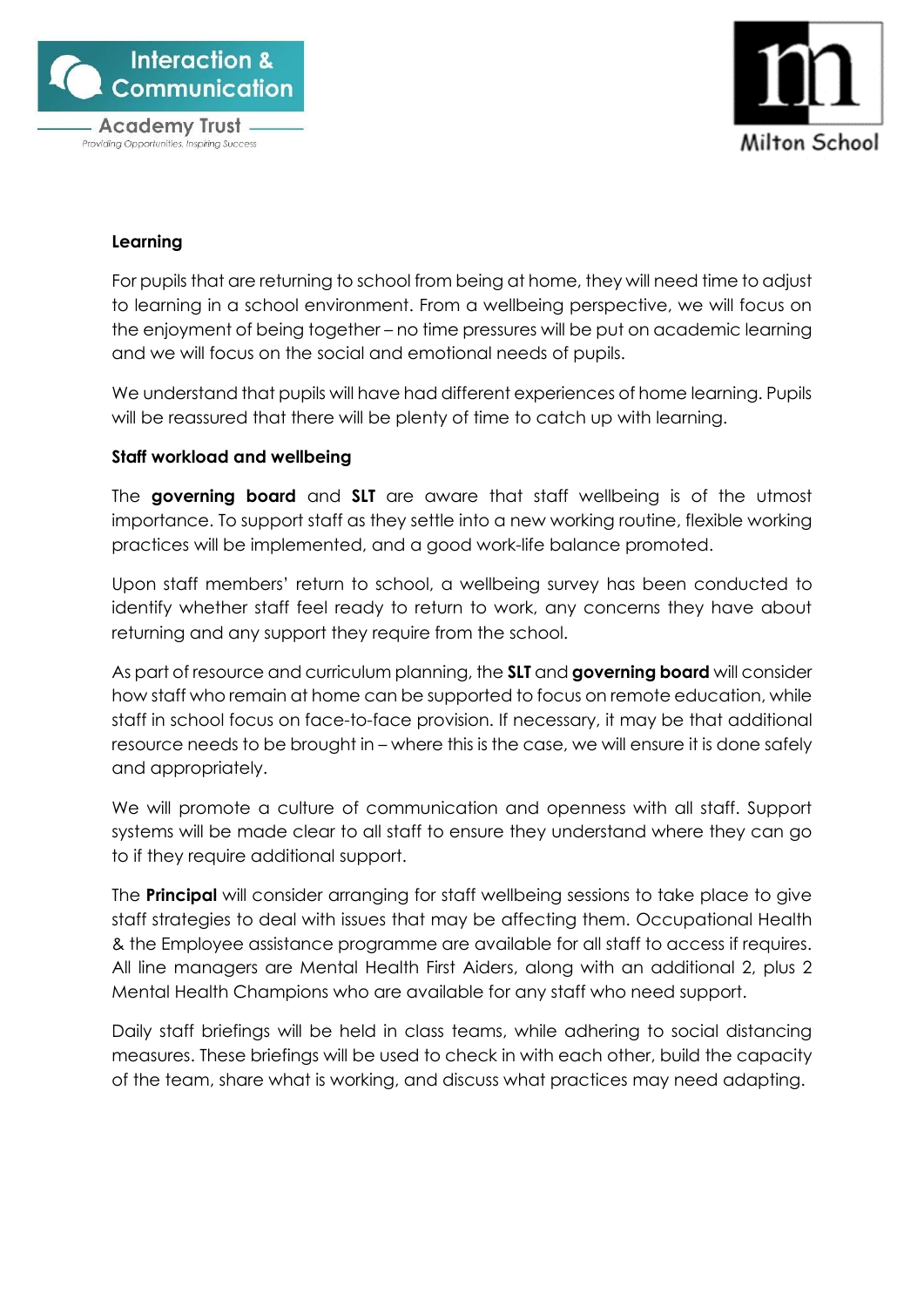



#### **Bereavement**

Our school understands that some members of our community may have experienced loss due to coronavirus. We must ensure we have provisions in place to support these members of our school community.

The **Bereavement Policy** has been updated with information regarding how bereavement support will be delivered during the partial school closure, taking into account that not all support can be delivered face-to-face. For pupils, staff and families that remain at home when the school begins its phased reopening, the provisions outlined in the amendment to this policy will continue to be followed.

As the school begins to reopen to more staff and pupils, we can deliver bereavement support on a more face-to-face basis, in line with the usual provisions in the **Bereavement Policy**.

**SLT & Mental Health Team** are responsible for coordinating the school's bereavement support approach. They will meet to discuss how best to support pupils and staff that have been affected as and when they return to school. Before returning to school, the **Principal** will talk to the pupil or staff member to speak to them about the following:

- Do they require any further support at this time?
- Who within the school community has been informed about the death?
- Who they can go to for support within the school and externally?
- Whether they would like a memorial to be set up within the school

Contact will be maintained with the affected families at all times to ensure they are receiving the support they need.

#### **Wellbeing team**

The wellbeing team, along with Mental Health First Aiders will be available for pupil , staff and family support.

# **External support**

The following list of external agencies has been put together that can provide extra support if required:

- CAMHS
- GPs
- Early help referral teams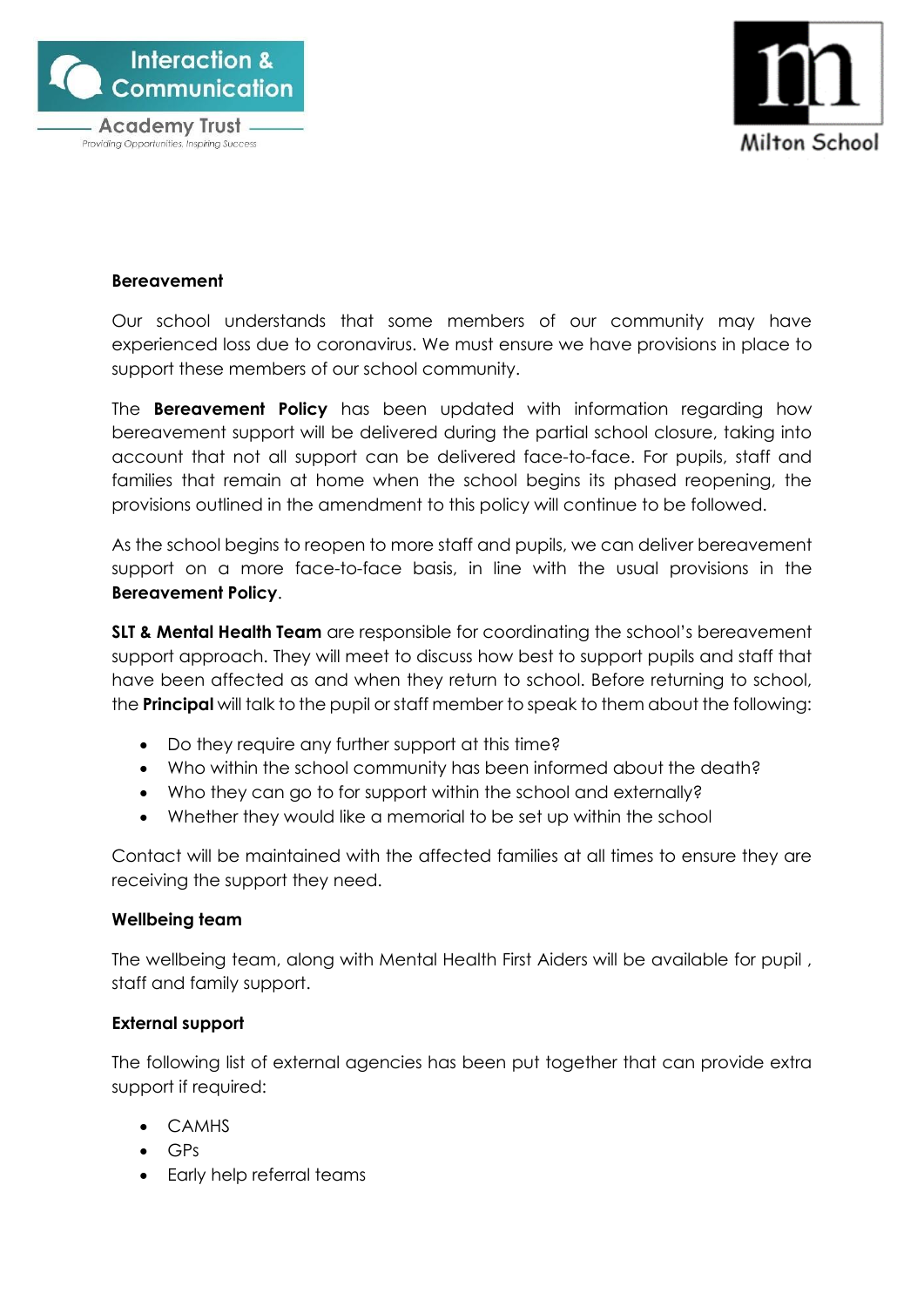

twitter school Milton

A live list that is regularly updated is available on the school website [www.miltonschool.org.uk](http://www.miltonschool.org.uk/) &



# <span id="page-29-0"></span>**Policy amendments**

The following school policies have been amended to account for measures that have been put in place during the coronavirus pandemic and partial school closure:

- **Child Protection and Safeguarding Policy**
- **Infection Control Policy**
- **Admissions Policy**
- **Complaints Procedures Policy**
- **Bereavement Policy**
- **Behavioural Policy**

SLT, **governing board** and other relevant stakeholders will review all the amended policies to assess whether any further changes need to be made.

All staff will be required to familiarise themselves with the updated policies and procedures.

# <span id="page-29-1"></span>**Communication**

Our plans to reopen and all associated procedures will be communicated to all relevant stakeholders, including pupils, Parents/Carers, staff, visitors, suppliers and contractors.

Parents/Carers will be informed of:

- What days/times their child will be able to attend when the school opens more widely.
- What protective steps the school is taking to ensure pupils are safe.
- New timetable arrangements, including start and finish times.
- The processes for drop-off and collection.
- The educational resources they can access from home if their child is not returning to school.
- Recommendations in terms of transport to and from the school.
- Safety measures that will be implemented, e.g. social distancing.
- Expectations of pupils in terms of behaviour and attendance.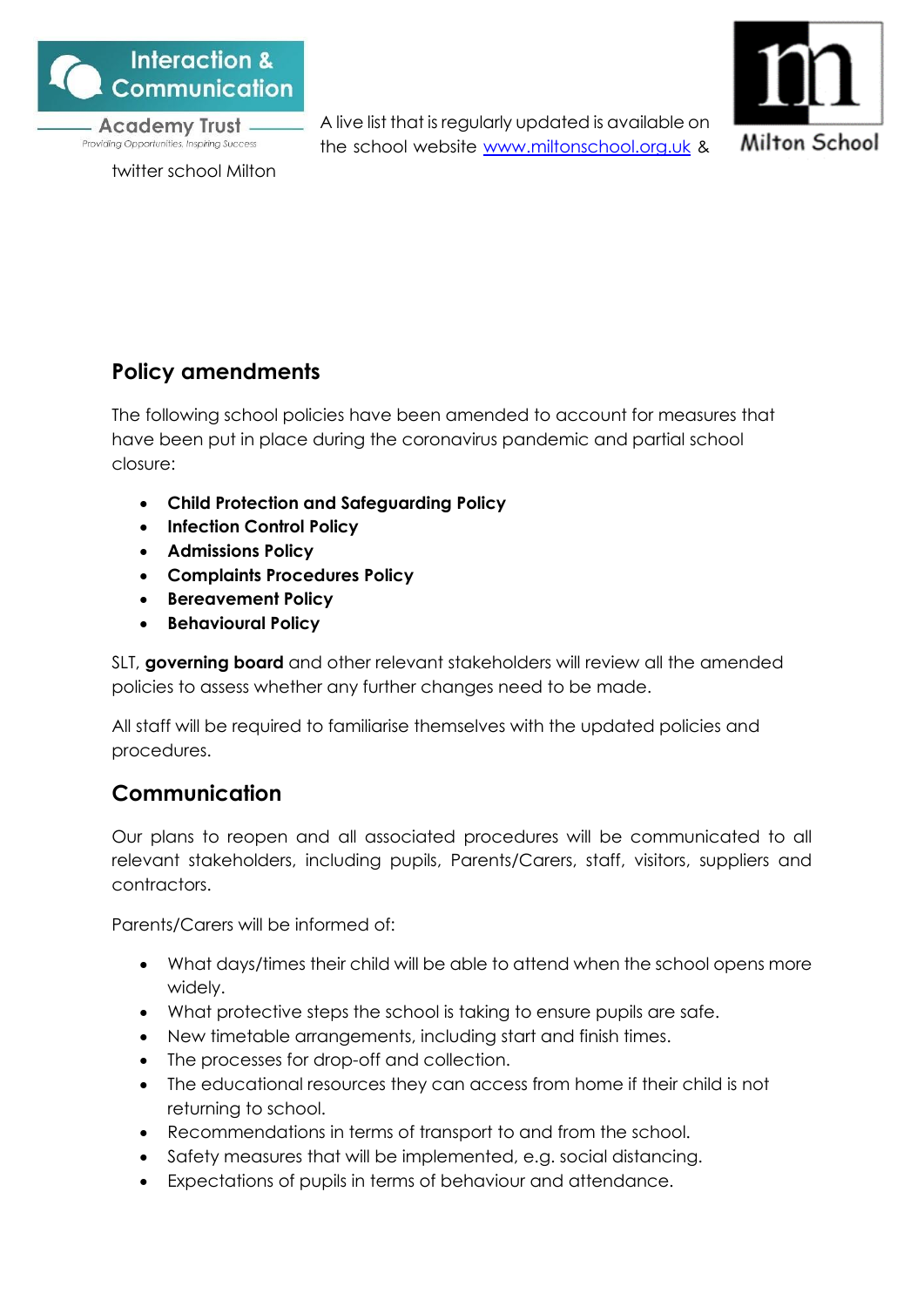

These arrangements will be communicated via email and the school website. Parents/Carers



will be expected to share the above information with their children.

Staff will be informed of all relevant plans, including safety measures, timetable changes and staggered arrival and departure times, and will have opportunities to discuss anything relating to the new measures. An online staff meeting will take place before the school opens more widely, to take staff through all the arrangements. Staff will be engaged regularly to get their feedback on the arrangements that are in place.

Cleaning staff/contractors will be informed of the additional cleaning requirements and additional time for these to be completed will be agreed.

# <span id="page-30-0"></span>**Monitoring and review**

The **SLT** will review all solutions used during the partial school closure and how they might be part of sustainable future operation.

This plan will be reviewed continually in line with guidance from the government and PHE.

Any changes to the plan will be communicated to all relevant stakeholders.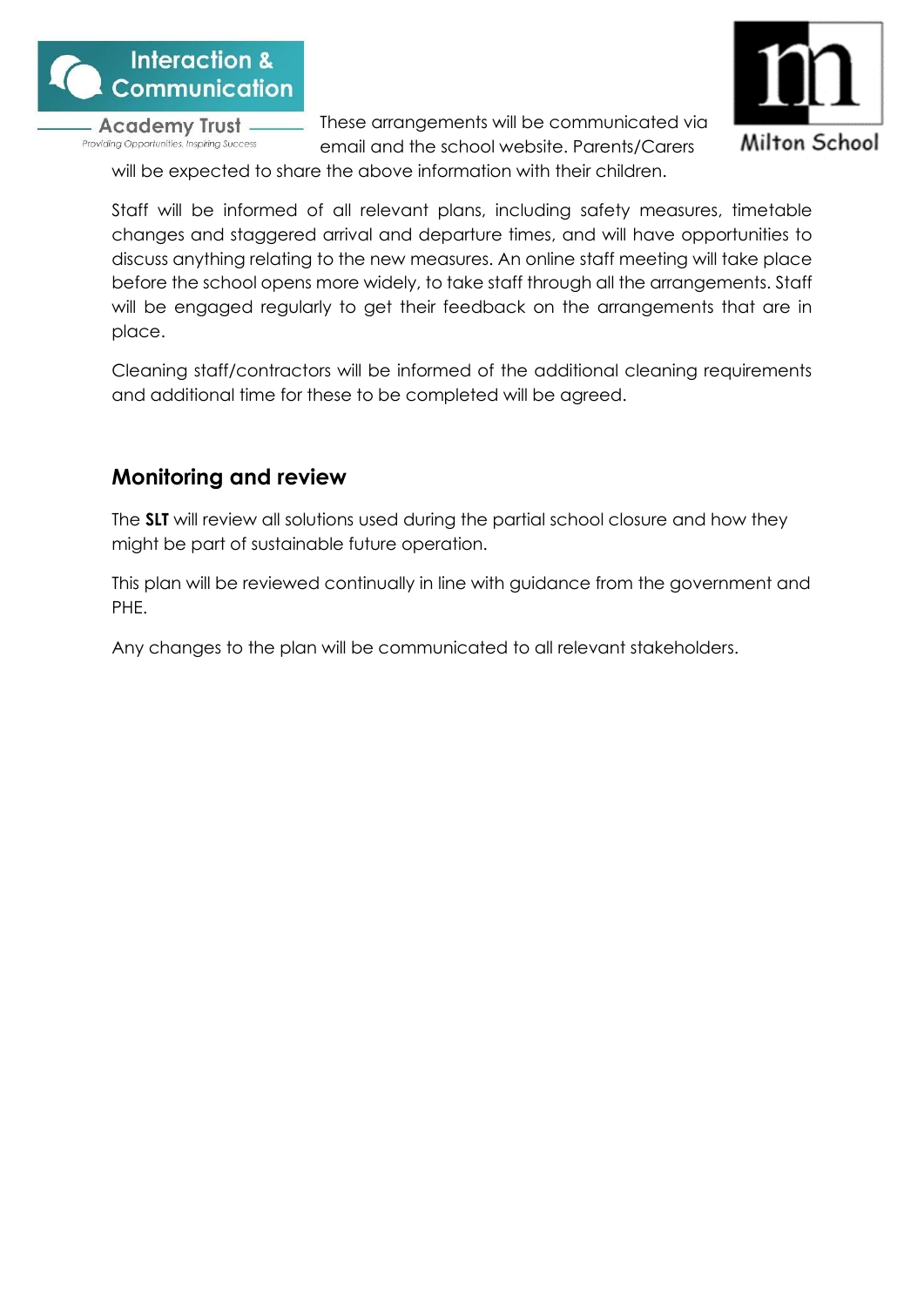<span id="page-31-0"></span>